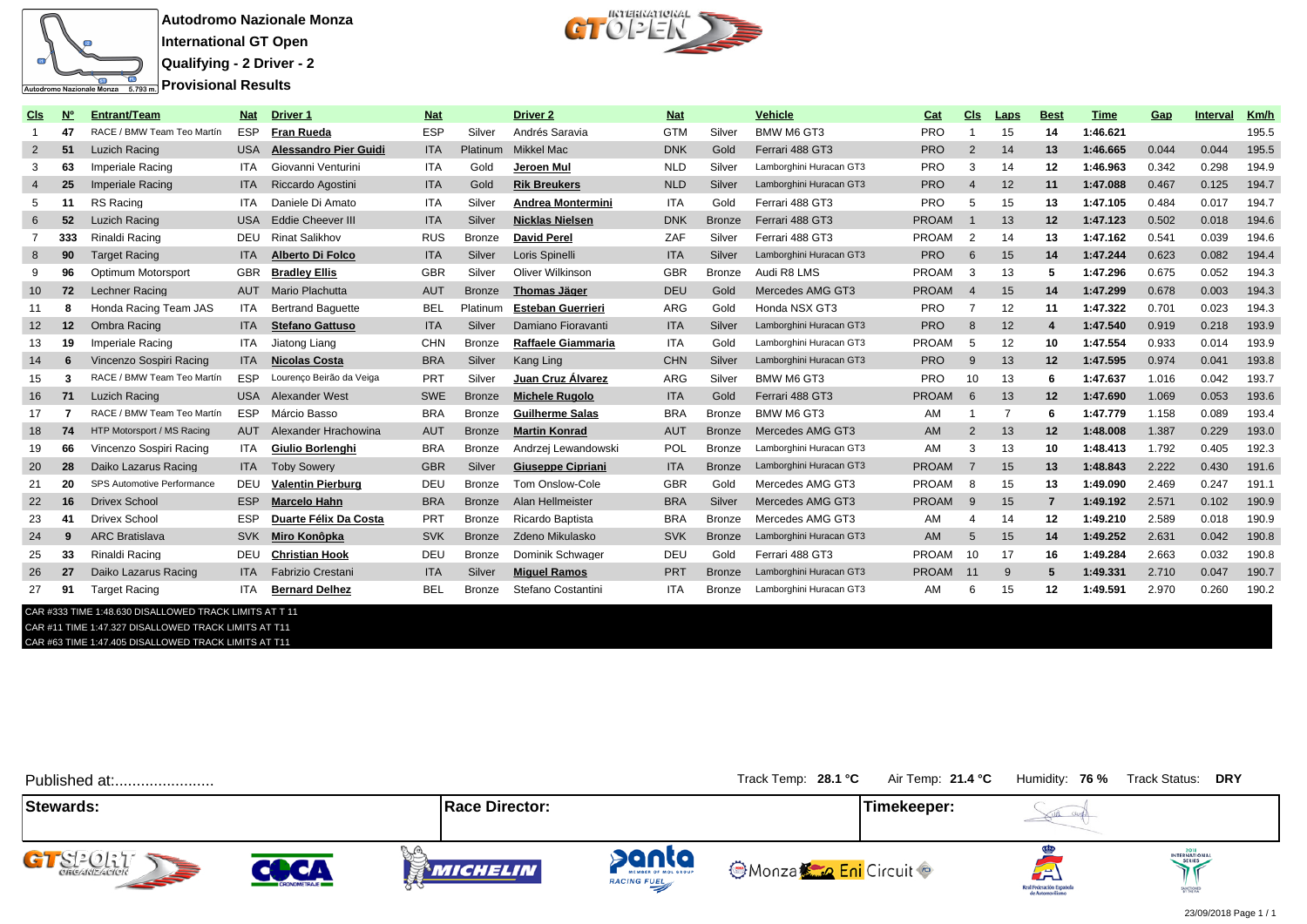

**Autodromo Nazionale Monza**

**International GT Open**

**Qualifying - 2 Driver - 2 Provisional Results by Class** 



| Cls             | <u>Nº</u> | <b>Entrant/Team</b>        | <b>Nat</b> | Driver 1                     | <b>Nat</b> | <b>Status</b> | Driver 2                 | <b>Nat</b> | <b>Status</b> | <b>Vehicle</b>          | Cat          | Cls            | <b>Laps</b>    | <b>Best</b>      | <b>Time</b> | Gap   | <b>Interval</b> | <u> Km/h</u> |
|-----------------|-----------|----------------------------|------------|------------------------------|------------|---------------|--------------------------|------------|---------------|-------------------------|--------------|----------------|----------------|------------------|-------------|-------|-----------------|--------------|
|                 |           | <b>PRO</b>                 |            |                              |            |               |                          |            |               |                         |              |                |                |                  |             |       |                 |              |
| - 1             | 47        | RACE / BMW Team Teo Martín | ESP        | <b>Fran Rueda</b>            | <b>ESP</b> | Silver        | Andrés Saravia           | <b>GTM</b> | Silver        | BMW M6 GT3              | <b>PRO</b>   |                | 15             | 14               | 1:46.621    |       |                 | 195.5        |
| $\overline{2}$  | 51        | Luzich Racing              | <b>USA</b> | <b>Alessandro Pier Guidi</b> | <b>ITA</b> | Platinum      | Mikkel Mac               | <b>DNK</b> | Gold          | Ferrari 488 GT3         | <b>PRO</b>   | 2              | 14             | 13               | 1:46.665    | 0.044 | 0.044           | 195.5        |
| -3              | 63        | Imperiale Racing           | <b>ITA</b> | Giovanni Venturini           | <b>ITA</b> | Gold          | Jeroen Mul               | <b>NLD</b> | Silver        | Lamborghini Huracan GT3 | <b>PRO</b>   | 3              | 14             | 12               | 1:46.963    | 0.342 | 0.298           | 194.9        |
| $\overline{4}$  | 25        | Imperiale Racing           | <b>ITA</b> | Riccardo Agostini            | <b>ITA</b> | Gold          | <b>Rik Breukers</b>      | <b>NLD</b> | Silver        | Lamborghini Huracan GT3 | <b>PRO</b>   | $\overline{4}$ | 12             | 11               | 1:47.088    | 0.467 | 0.125           | 194.7        |
| 5               | 11        | RS Racing                  | <b>ITA</b> | Daniele Di Amato             | <b>ITA</b> | Silver        | <b>Andrea Montermini</b> | <b>ITA</b> | Gold          | Ferrari 488 GT3         | <b>PRO</b>   | 5              | 15             | 13               | 1:47.105    | 0.484 | 0.017           | 194.7        |
| 6               | 90        | <b>Target Racing</b>       | <b>ITA</b> | Alberto Di Folco             | <b>ITA</b> | Silver        | Loris Spinelli           | <b>ITA</b> | Silver        | Lamborghini Huracan GT3 | <b>PRO</b>   | 6              | 15             | 14               | 1:47.244    | 0.623 | 0.139           | 194.4        |
| -7              | 8         | Honda Racing Team JAS      | <b>ITA</b> | <b>Bertrand Baquette</b>     | <b>BEL</b> | Platinum      | <b>Esteban Guerrieri</b> | ARG        | Gold          | Honda NSX GT3           | <b>PRO</b>   | -7             | 12             | 11               | 1:47.322    | 0.701 | 0.078           | 194.3        |
| 8               | 12        | Ombra Racing               | <b>ITA</b> | <b>Stefano Gattuso</b>       | <b>ITA</b> | Silver        | Damiano Fioravanti       | <b>ITA</b> | Silver        | Lamborghini Huracan GT3 | <b>PRO</b>   | 8              | 12             | $\boldsymbol{4}$ | 1:47.540    | 0.919 | 0.218           | 193.9        |
| 9               | 6         | Vincenzo Sospiri Racing    | <b>ITA</b> | <b>Nicolas Costa</b>         | <b>BRA</b> | Silver        | Kang Ling                | CHN        | Silver        | Lamborghini Huracan GT3 | <b>PRO</b>   | 9              | 13             | 12               | 1:47.595    | 0.974 | 0.055           | 193.8        |
| 10 <sup>°</sup> | -3        | RACE / BMW Team Teo Martín | <b>ESP</b> | Lourenço Beirão da Veiga     | <b>PRT</b> | Silver        | Juan Cruz Álvarez        | ARG        | Silver        | <b>BMW M6 GT3</b>       | <b>PRO</b>   | 10             | 13             | 6                | 1:47.637    | 1.016 | 0.042           | 193.7        |
|                 |           | <b>PROAM</b>               |            |                              |            |               |                          |            |               |                         |              |                |                |                  |             |       |                 |              |
|                 | 52        | <b>Luzich Racing</b>       | USA        | <b>Eddie Cheever III</b>     | <b>ITA</b> | Silver        | <b>Nicklas Nielsen</b>   | <b>DNK</b> | <b>Bronze</b> | Ferrari 488 GT3         | <b>PROAM</b> |                | 13             | 12               | 1:47.123    |       |                 | 194.6        |
| $\overline{2}$  | 333       | Rinaldi Racing             | <b>DEU</b> | <b>Rinat Salikhov</b>        | <b>RUS</b> | <b>Bronze</b> | <b>David Perel</b>       | ZAF        | Silver        | Ferrari 488 GT3         | <b>PROAM</b> | $\overline{2}$ | 14             | 13               | 1:47.162    | 0.039 | 0.039           | 194.6        |
| 3               | 96        | Optimum Motorsport         | <b>GBR</b> | <b>Bradley Ellis</b>         | <b>GBR</b> | Silver        | Oliver Wilkinson         | <b>GBR</b> | <b>Bronze</b> | Audi R8 LMS             | <b>PROAM</b> | - 3            | 13             | 5                | 1:47.296    | 0.173 | 0.134           | 194.3        |
| $\overline{4}$  | 72        | Lechner Racing             | <b>AUT</b> | Mario Plachutta              | <b>AUT</b> | <b>Bronze</b> | <b>Thomas Jäger</b>      | <b>DEU</b> | Gold          | Mercedes AMG GT3        | <b>PROAM</b> | $\overline{4}$ | 15             | 14               | 1:47.299    | 0.176 | 0.003           | 194.3        |
| -5              | 19        | Imperiale Racing           | <b>ITA</b> | Jiatong Liang                | <b>CHN</b> | Bronze        | Raffaele Giammaria       | <b>ITA</b> | Gold          | Lamborghini Huracan GT3 | <b>PROAM</b> | - 5            | 12             | 10               | 1:47.554    | 0.431 | 0.255           | 193.9        |
| 6               | 71        | Luzich Racing              | <b>USA</b> | <b>Alexander West</b>        | <b>SWE</b> | <b>Bronze</b> | <b>Michele Rugolo</b>    | <b>ITA</b> | Gold          | Ferrari 488 GT3         | <b>PROAM</b> | 6              | 13             | 12               | 1:47.690    | 0.567 | 0.136           | 193.6        |
| -7              | 28        | Daiko Lazarus Racing       | <b>ITA</b> | <b>Toby Sowery</b>           | <b>GBR</b> | Silver        | <b>Giuseppe Cipriani</b> | <b>ITA</b> | <b>Bronze</b> | Lamborghini Huracan GT3 | <b>PROAM</b> | -7             | 15             | 13               | 1:48.843    | 1.720 | 1.153           | 191.6        |
| -8              | 20        | SPS Automotive Performance | <b>DEU</b> | <b>Valentin Pierburg</b>     | <b>DEU</b> | <b>Bronze</b> | <b>Tom Onslow-Cole</b>   | <b>GBR</b> | Gold          | Mercedes AMG GT3        | <b>PROAM</b> | -8             | 15             | 13               | 1:49.090    | 1.967 | 0.247           | 191.1        |
| -9              | 16        | <b>Drivex School</b>       | <b>ESP</b> | Marcelo Hahn                 | <b>BRA</b> | <b>Bronze</b> | Alan Hellmeister         | <b>BRA</b> | Silver        | Mercedes AMG GT3        | <b>PROAM</b> | - 9            | 15             | 7                | 1:49.192    | 2.069 | 0.102           | 190.9        |
| 10 <sup>°</sup> | 33        | Rinaldi Racing             | <b>DEU</b> | <b>Christian Hook</b>        | <b>DEU</b> | <b>Bronze</b> | Dominik Schwager         | DEU        | Gold          | Ferrari 488 GT3         | <b>PROAM</b> | 10             | 17             | 16               | 1:49.284    | 2.161 | 0.092           | 190.8        |
| 11              | 27        | Daiko Lazarus Racing       | <b>ITA</b> | Fabrizio Crestani            | <b>ITA</b> | Silver        | <b>Miguel Ramos</b>      | PRT        | Bronze        | Lamborghini Huracan GT3 | PROAM 11     |                | 9              | 5                | 1:49.331    | 2.208 | 0.047           | 190.7        |
|                 |           | <b>AM</b>                  |            |                              |            |               |                          |            |               |                         |              |                |                |                  |             |       |                 |              |
|                 |           | RACE / BMW Team Teo Martín | <b>ESP</b> | Márcio Basso                 | <b>BRA</b> | <b>Bronze</b> | <b>Guilherme Salas</b>   | <b>BRA</b> | <b>Bronze</b> | <b>BMW M6 GT3</b>       | <b>AM</b>    |                | $\overline{7}$ | 6                | 1:47.779    |       |                 | 193.4        |
| $\overline{2}$  | 74        | HTP Motorsport / MS Racing | AUT        | Alexander Hrachowina         | <b>AUT</b> | <b>Bronze</b> | <b>Martin Konrad</b>     | <b>AUT</b> | <b>Bronze</b> | Mercedes AMG GT3        | AM           | 2              | 13             | 12               | 1:48.008    | 0.229 | 0.229           | 193.0        |
| 3               | 66        | Vincenzo Sospiri Racing    | <b>ITA</b> | <b>Giulio Borlenahi</b>      | <b>BRA</b> | <b>Bronze</b> | Andrzej Lewandowski      | POL        | <b>Bronze</b> | Lamborghini Huracan GT3 | AM           | 3              | 13             | 10               | 1:48.413    | 0.634 | 0.405           | 192.3        |
| -4              | 41        | <b>Drivex School</b>       | <b>ESP</b> | Duarte Félix Da Costa        | PRT        | Bronze        | Ricardo Baptista         | <b>BRA</b> | <b>Bronze</b> | Mercedes AMG GT3        | AM           | $\overline{4}$ | 14             | 12               | 1:49.210    | 1.431 | 0.797           | 190.9        |
| 5               | q         | <b>ARC Bratislava</b>      | <b>SVK</b> | Miro Konôpka                 | <b>SVK</b> | <b>Bronze</b> | Zdeno Mikulasko          | <b>SVK</b> | <b>Bronze</b> | Lamborghini Huracan GT3 | AM           | 5              | 15             | 14               | 1:49.252    | 1.473 | 0.042           | 190.8        |
| 6               | 91        | <b>Target Racing</b>       | <b>ITA</b> | <b>Bernard Delhez</b>        | <b>BEL</b> | <b>Bronze</b> | Stefano Costantini       | <b>ITA</b> | <b>Bronze</b> | Lamborghini Huracan GT3 | AM           | 6              | 15             | 12               | 1:49.591    | 1.812 | 0.339           | 190.2        |

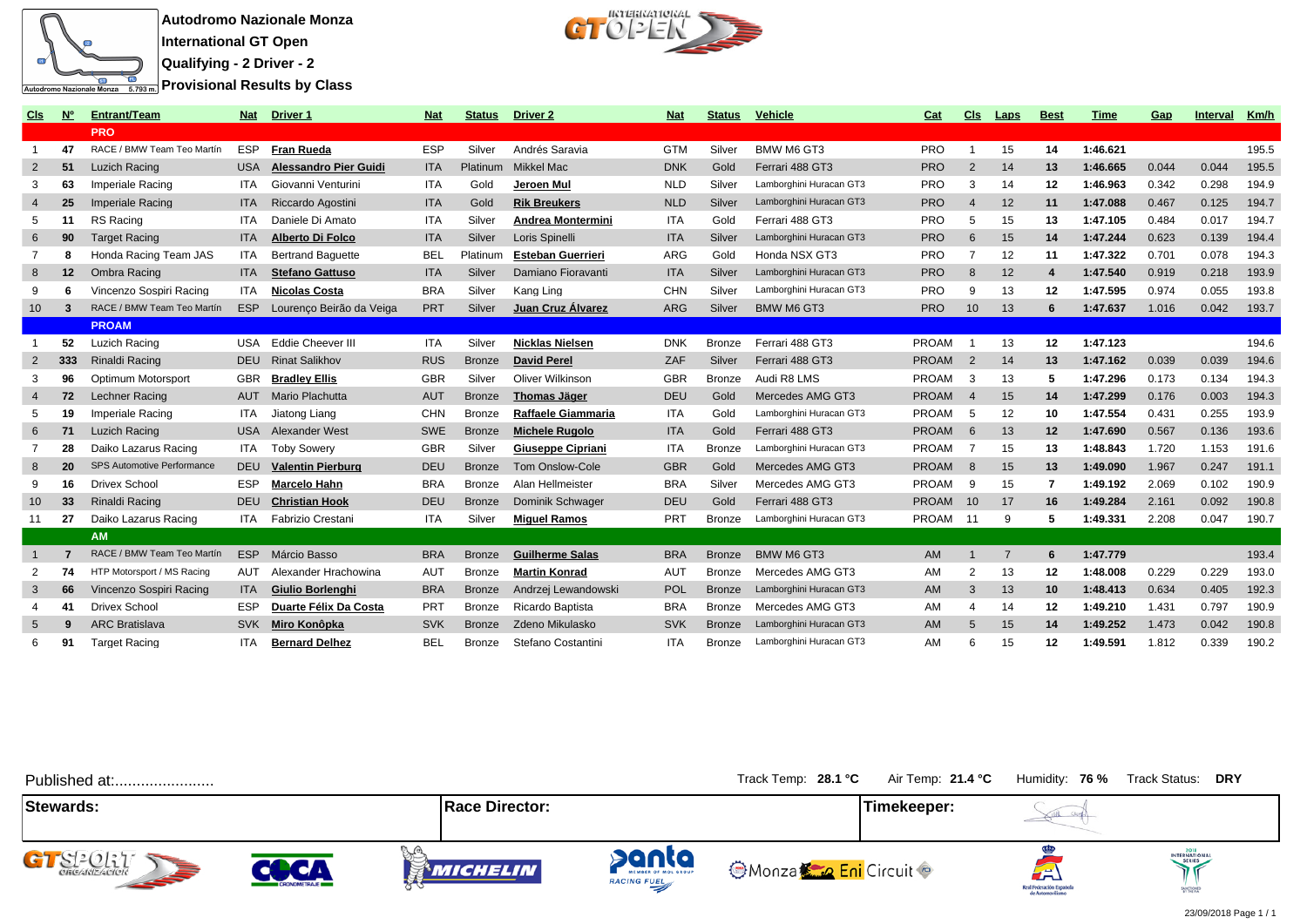



**International GT Open Qualifying - 2 Driver - 2** <del>ta</del><br>Engli**analisis** Lap Analysis

| 3               |                 | 1 Lourenço Beirão da Veiga |          |              |        | BMW M6 GT3 8                   |                 |             | 1 Bertrand Baguette |          |          |        | Honda NSX GT3                 |
|-----------------|-----------------|----------------------------|----------|--------------|--------|--------------------------------|-----------------|-------------|---------------------|----------|----------|--------|-------------------------------|
|                 | <b>PRO</b>      | 2 Juan Cruz Álvarez        |          |              |        | RACE / BMW Team Teo Martín     |                 | PRO         | 2 Esteban Guerrieri |          |          |        | Honda Racing Team JAS         |
| Lap D           | <b>Time</b>     | Sector 1                   | Sector 2 | Sector 3     | T. Spd | <b>Elapsed</b>                 | Lap D           | <b>Time</b> | Sector 1            | Sector 2 | Sector 3 | T. Spd | <b>Elapsed</b>                |
| 1 <sub>2</sub>  | 9:42:14.524     | 9:40:51.503                | 42.684   | 40.337       | 117.2  | 9:42:14.524                    | 12              | 9:42:36.272 | 9:41:16.971         | 38.800   | 40.501   | 212.1  | 9:42:36.272                   |
| 2 <sub>2</sub>  | 1:49.172        | 34.947                     | 37.226   | 36.999       | 269.3  | 9:44:03.696                    | 2 <sub>2</sub>  | 1:50.087    | 34.441              | 37.241   | 38.405   | 276.9  | 9:44:26.359                   |
| 3 <sub>2</sub>  | 1:56.239 P      | 34.299                     | 37.599   | 44.341       | 276.2  | 9:45:59.935                    | 3 <sub>2</sub>  | 1:48.304    | 34.107              | 36.999   | 37.198   |        | 276.2 9:46:14.663             |
| 4 2             | 3:02.951        | 1:47.683                   | 38.018   | 37.250       | 212.1  | 9:49:02.886                    | 4 2             | 2:04.261    | 37.954              | 46.559   | 39.748   | 277.6  | 9:48:18.924                   |
| 5 2             | 1:48.077        | 34.433                     | 36.759   | 36.885       | 277.6  | 9:50:50.963                    | 5 2             | 1:47.701    | 34.090              | 36.845   | 36.766   |        | 281.2 9:50:06.625             |
| 6 2             | 1:47.637        | 34.233                     | 36.777   | 36.627       | 278.3  | 9:52:38.600                    | 6 2             | 1:58.500 P  | 34.753              | 37.717   | 46.030   | 254.1  | 9:52:05.125                   |
| 72              | 2:01.163 P      | 34.259                     | 36.779   | 50.125       |        | 278.3 9:54:39.763              | 72              | 12:42.856 P | 10:21.176           | 1:04.308 | 1:17.372 |        | 190.1 10:04:47.981            |
| 8 <sub>2</sub>  | 9:01.815 P      | 6:55.437                   | 56.659   | 1:09.719     |        | 209.7 10:03:41.578             | 8 2             | 5:20.436    | 4:04.149            | 38.250   | 38.037   |        | 214.7 10:10:08.417            |
| 92              | 7:13.727        | 5:53.815                   | 41.678   | 38.234       |        | 112.7 10:10:55.305             | 92              | 1:48.698    | 34.248              | 37.027   | 37.423   |        | 279.0 10:11:57.115            |
| 10 <sub>2</sub> | 1:48.040        | 34.455                     | 36.861   | 36.724       |        | 276.2 10:12:43.345             | 10 <sub>2</sub> | 1:47.403    | 34.031              | 36.696   | 36.676   |        | 282.7 10:13:44.518            |
| 11 <sub>2</sub> | 1:47.642        | 34.283                     | 36.673   | 36.686       |        | 275.5 10:14:30.987             | 11 <sub>2</sub> | 1:47.322    | 33.964              | 36.687   | 36.671   |        | 280.5 10:15:31.840            |
| 12 <sub>2</sub> | 1:47.715        | 34.365                     | 36.707   | 36.643       |        | 276.9 10:16:18.702 12 2        |                 | 1:59.603 P  | 34.054              | 41.107   |          |        | 44.442 276.9 10:17:31.443     |
| 13 2            | 2:00.531 P      | 34.342                     | 37.229   | 48.960       |        | 278.3 10:18:19.233 9           |                 |             | 1 Miro Konôpka      |          |          |        | Lamborghini Huracan GT3       |
| 6               |                 | 1 Nicolas Costa            |          |              |        | Lamborghini Huracan GT3        |                 |             |                     |          |          |        |                               |
|                 |                 |                            |          |              |        |                                |                 | AM          | 2 Zdeno Mikulasko   |          |          |        | <b>ARC Bratislava</b>         |
|                 | <b>PRO</b>      | 2 Kang Ling                |          |              |        | Vincenzo Sospiri Racing Lap D  |                 | <b>Time</b> | Sector 1            | Sector 2 | Sector 3 | T. Spd | <b>Elapsed</b>                |
| Lap D           | <b>Time</b>     | Sector 1                   | Sector 2 | Sector 3     | T. Spd | <b>Elapsed</b>                 | $1\quad1$       | 9:42:30.469 | 9:41:03.095         | 43.696   | 43.678   | 194.2  | 9:42:30.469                   |
| 1 1             | 9:46:13.580     | 9:44:51.878                | 42.370   | 39.332 180.6 |        | 9:46:13.580                    | 2 <sub>1</sub>  | 1:53.163    | 35.472              | 38.947   | 38.744   | 271.3  | 9:44:23.632                   |
| 2 <sub>1</sub>  | 1:49.006        | 34.520                     | 37.312   | 37.174       | 274.8  | 9:48:02.586                    | 3 <sub>1</sub>  | 1:52.914    | 35.387              | 38.525   | 39.002   | 273.4  | 9:46:16.546                   |
| 31              | 1:48.545        | 34.400                     | 37.161   | 36.984       | 276.2  | 9:49:51.131                    | 4 <sub>1</sub>  | 1:51.990    | 35.002              | 38.394   | 38.594   | 274.8  | 9:48:08.536                   |
| 4 1             | 1:48.923        | 34.202                     | 37.622   | 37.099       | 276.2  | 9:51:40.054                    | 5 <sub>1</sub>  | 1:51.622    | 35.076              | 38.143   | 38.403   | 272.0  | 9:50:00.158                   |
| 5 <sub>1</sub>  | 1:48.474        | 34.233                     | 36.867   | 37.374       | 278.3  | 9:53:28.528                    | 6 1             | 1:53.694    | 36.635              | 38.796   | 38.263   | 226.8  | 9:51:53.852                   |
| 6 1             | 1:54.556 P      | 34.275                     | 37.069   | 43.212 278.3 |        | 9:55:23.084                    | 7 <sub>1</sub>  | 1:51.365    | 34.912              | 38.071   | 38.382   | 276.9  | 9:53:45.217                   |
| 7 <sub>1</sub>  | 7:22.387 P      | 5:36.441                   | 42.530   | 1:03.416     |        | 210.9 10:02:45.471             | 8 1             | 1:51.002    | 34.998              | 37.859   | 38.145   | 276.9  | 9:55:36.219                   |
| 8 1             | 7:38.198        | 6:21.819                   | 38.056   | 38.323       |        | 204.9 10:10:23.669             | 9 <sub>1</sub>  | 1:58.599 P  | 34.902              | 38.127   | 45.570   | 272.7  | 9:57:34.818                   |
| 9 1             | 1:48.007        | 34.282                     | 36.952   | 36.773       |        | 276.9 10:12:11.676             | 10 <sub>1</sub> | 4:56.804 P  | 3:22.709            | 38.373   | 55.722   |        | 195.6 10:02:31.622            |
| 10 <sub>1</sub> | 1:47.793        | 34.184                     | 36.800   | 36.809       |        | 276.2 10:13:59.469             | 111             | 7:45.552    | 6:27.220            | 38.204   | 40.128   |        | 206.8 10:10:17.174            |
| 11 1            | 1:50.598        | 34.081                     | 36.874   | 39.643       |        | 278.3 10:15:50.067             | 12 <sub>1</sub> | 1:50.699    | 34.892              | 37.733   | 38.074   |        | 272.0 10:12:07.873            |
| 12 <sub>1</sub> | 1:47.595        | 34.139                     | 36.636   | 36.820       |        | 276.9 10:17:37.662             | 13 <sub>1</sub> | 1:50.385    | 34.970              | 37.609   | 37.806   |        | 275.5 10:13:58.258            |
| 13 <sub>1</sub> | 2:30.403 P      | 44.605                     | 46.748   | 59.050       |        | 180.9 10:20:08.065             | 14 <sub>1</sub> | 1:49.252    | 34.563              | 37.320   | 37.369   |        | 277.6 10:15:47.510            |
| 7               |                 | 1 Márcio Basso             |          |              |        | BMW M6 GT3                     | 15 1            | 2:17.248 P  | 39.216              | 43.295   | 54.737   |        | 240.5 10:18:04.758            |
|                 | AM              | 2 Guilherme Salas          |          |              |        | RACE / BMW Team Teo Martín     | 11              |             | 1 Daniele Di Amato  |          |          |        | Ferrari 488 GT3               |
| Lap D           | <b>Time</b>     | Sector 1                   | Sector 2 | Sector 3     | T. Spd | <b>Elapsed</b>                 |                 | <b>PRO</b>  | 2 Andrea Montermini |          |          |        | RS Racing                     |
|                 | 1 2 9:42:21.383 | 9:40:58.067                | 40.851   |              |        | 42.465 206.5 9:42:21.383 Lap D |                 | <b>Time</b> | Sector 1            | Sector 2 | Sector 3 | T. Spd | <b>Elapsed</b>                |
| 22              | 1:50.372        | 34.926                     | 37.788   |              |        | 37.658 274.1 9:44:11.755       | 1 2             | 9:43:26.780 | 9:41:46.069         | 53.904   |          |        | 46.807 164.6 9:43:26.780      |
| 3 2             | 1:58.241 P      | 34.970                     | 37.953   | 45.318 269.3 |        | 9:46:09.996                    | 2 <sub>2</sub>  | 1:57.815    | 36.724              | 43.220   |          |        | 37.871 255.9 9:45:24.595      |
| 4 2             | 3:47.681        | 2:28.325                   | 39.876   |              |        | 39.480  161.1  9:49:57.677     | 3 2             | 2:05.453    | 34.491              | 44.641   | 46.321   |        | 275.5 9:47:30.048             |
| 5 2             | 1:49.478        | 34.406                     | 36.858   |              |        | 38.214 274.8 9:51:47.155       | 4 2             | 1:47.707    | 34.419              | 36.535   |          |        | 36.753 275.5 9:49:17.755      |
| 6 2             | 1:47.779        | 34.230                     | 36.616   |              |        | 36.933 276.9 9:53:34.934       | 5 2             | 1:49.151    | 34.336              | 36.733   |          |        | 38.082 275.5 9:51:06.906      |
| 72              | 1:59.210 P      | 34.161                     | 36.749   |              |        | 48.300 277.6 9:55:34.144       | 6 2             | 1:47.914    | 34.222              | 36.718   |          |        | 36.974 275.5 9:52:54.820      |
|                 |                 |                            |          |              |        |                                | 72              | 1:47.327    | 34.240              | 36.446   |          |        | 36.641 274.8 9:54:42.147      |
|                 |                 |                            |          |              |        |                                | 8 2             | 1:52.770 P  | 34.251              | 36.449   |          |        | 42.070 275.5 9:56:34.917      |
|                 |                 |                            |          |              |        |                                | 92              | 6:31.069 P  | 4:45.159            | 45.268   |          |        | 1:00.642 212.5 10:03:05.986   |
|                 |                 |                            |          |              |        |                                | 10 <sub>2</sub> | 6:51.262    | 5:35.330            | 37.887   |          |        | 38.045 208.0 10:09:57.248     |
|                 |                 |                            |          |              |        |                                | 11 2            | 2:03.544    | 34.234              | 36.822   |          |        | 52.488 275.5 10:12:00.792     |
|                 |                 |                            |          |              |        |                                | $122$           | 1:54.973    | 37.532              | 39.403   |          |        | 38.038 276.2 10:13:55.765     |
|                 |                 |                            |          |              |        |                                | 13 2            | 1:47.105    | 34.189              | 36.394   |          |        | 36.522 278.3 10:15:42.870     |
|                 |                 |                            |          |              |        |                                | $142$           | 1:47.298    | 34.170              | 36.466   |          |        | 36.662 279.0 10:17:30.168     |
|                 |                 |                            |          |              |        |                                | 15 <sub>2</sub> | 3:37.930 P  | 40.650              | 42.312   |          |        | 2:14.968  164.6  10:21:08.098 |









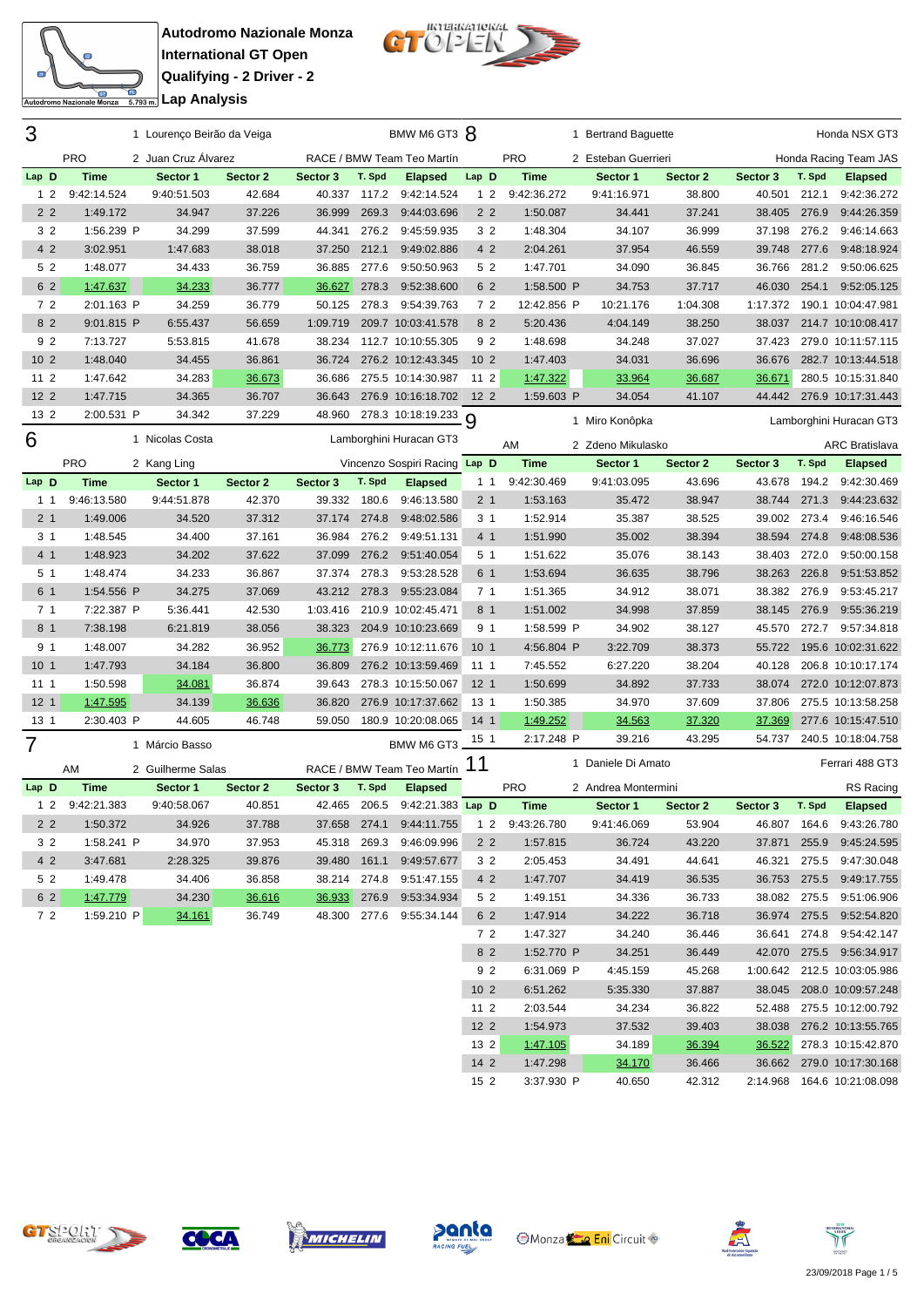

**Autodromo Nazionale Monza International GT Open Qualifying - 2 Driver - 2 <u>Costain Lap Analysis</u>** 



| 12              |                 | 1 Stefano Gattuso    |          |          |        | Lamborghini Huracan GT3 $20$  |                 |                 | 1 Valentin Pierburg |          |              |        | Mercedes AMG GT3                  |
|-----------------|-----------------|----------------------|----------|----------|--------|-------------------------------|-----------------|-----------------|---------------------|----------|--------------|--------|-----------------------------------|
|                 | <b>PRO</b>      | 2 Damiano Fioravanti |          |          |        | Ombra Racing                  |                 | <b>PROAM</b>    | 2 Tom Onslow-Cole   |          |              |        | <b>SPS Automotive Performance</b> |
| Lap D           | <b>Time</b>     | Sector 1             | Sector 2 | Sector 3 | T. Spd | <b>Elapsed</b>                | Lap D           | <b>Time</b>     | Sector 1            | Sector 2 | Sector 3     | T. Spd | <b>Elapsed</b>                    |
| $1 \quad 1$     | 9:42:41.083 P   | 9:41:11.086          | 41.566   | 48.431   | 171.7  | 9:42:41.083                   | 1 <sub>1</sub>  | 9:42:19.577     | 9:41:00.204         | 39.257   | 40.116       | 176.4  | 9:42:19.577                       |
| 2 <sub>1</sub>  | 2:46.173        | 1:29.888             | 39.054   | 37.231   | 211.3  | 9:45:27.256                   | 2 <sub>1</sub>  | 1:51.484        | 35.291              | 37.836   | 38.357       | 270.6  | 9:44:11.061                       |
| 3 <sub>1</sub>  | 1:48.428        | 34.368               | 37.202   | 36.858   | 278.3  | 9:47:15.684                   | 3 <sub>1</sub>  | 1:57.262 P      | 35.183              | 37.993   | 44.086       | 271.3  | 9:46:08.323                       |
| 4 <sub>1</sub>  | 1:47.540        | 34.274               | 36.471   | 36.795   | 277.6  | 9:49:03.224                   | 4 <sub>1</sub>  | 2:52.684        | 1:35.473            | 39.414   | 37.797       | 211.3  | 9:49:01.007                       |
| 5 <sub>1</sub>  | 2:01.275        | 34.818               | 48.150   | 38.307   | 279.7  | 9:51:04.499                   | 5 <sub>1</sub>  | 1:49.750        | 35.102              | 37.076   | 37.572       | 271.3  | 9:50:50.757                       |
| 6 1             | 2:05.934 P      | 34.453               | 36.700   | 54.781   | 277.6  | 9:53:10.433                   | 6 1             | 1:54.339        | 35.978              | 38.277   | 40.084       | 270.0  | 9:52:45.096                       |
| 7 <sub>1</sub>  | 10:37.479 P     | 8:23.692             | 52.839   | 1:20.948 |        | 210.1 10:03:47.912            | 7 <sub>1</sub>  | 1:49.779        | 35.156              | 36.963   | 37.660       | 270.0  | 9:54:34.875                       |
| 8 <sub>1</sub>  | 6:18.622        | 5:02.924             | 38.406   | 37.292   |        | 209.3 10:10:06.534            | 8 1             | 1:49.876        | 34.752              | 37.492   | 37.632       | 270.0  | 9:56:24.751                       |
| 9 <sub>1</sub>  | 1:47.759        | 34.441               | 36.581   | 36.737   |        | 275.5 10:11:54.293            | 9 <sub>1</sub>  | 1:55.608 P      | 34.878              | 37.185   | 43.545       | 268.6  | 9:58:20.359                       |
| 10 <sub>1</sub> | 1:47.648        | 34.373               | 36.612   | 36.663   |        | 279.0 10:13:41.941            | 10 <sub>1</sub> | 3:48.154 P      | 2:10.541            | 42.985   | 54.628       |        | 212.5 10:02:08.513                |
| 1111            | 1:55.631        | 34.068               | 36.449   | 45.114   |        | 279.0 10:15:37.572            | 11 1            | 8:03.412        | 6:41.756            | 42.483   | 39.173       |        | 200.3 10:10:11.925                |
| 12 <sub>1</sub> | 2:11.589 P      | 37.228               | 42.914   | 51.447   |        | 204.9 10:17:49.161            | 12 <sub>1</sub> | 1:49.588        | 35.016              | 37.050   | 37.522       |        | 270.6 10:12:01.513                |
| 16              |                 | 1 Marcelo Hahn       |          |          |        | Mercedes AMG GT3              | 13 <sub>1</sub> | 1:49.090        | 34.575              | 37.073   | 37.442       |        | 274.1 10:13:50.603                |
|                 |                 |                      |          |          |        |                               | 14 <sub>1</sub> | 1:50.176        | 35.071              | 37.102   | 38.003       |        | 272.0 10:15:40.779                |
|                 | <b>PROAM</b>    | 2 Alan Hellmeister   |          |          |        | <b>Drivex School</b>          | 15 <sub>1</sub> | 1:59.578 P      | 35.142              | 39.153   | 45.283       |        | 272.0 10:17:40.357                |
| Lap D           | <b>Time</b>     | Sector 1             | Sector 2 | Sector 3 | T. Spd | <b>Elapsed</b><br>9:42:56.193 | 25              |                 | 1 Riccardo Agostini |          |              |        | Lamborghini Huracan GT3           |
| 1 1             | 9:42:56.193     | 9:41:36.664          | 40.280   | 39.249   | 208.0  |                               |                 |                 |                     |          |              |        |                                   |
| 2 <sub>1</sub>  | 1:51.760        | 35.204               | 38.067   | 38.489   | 268.6  | 9:44:47.953                   |                 | <b>PRO</b>      | 2 Rik Breukers      |          |              |        | Imperiale Racing                  |
| 3 <sub>1</sub>  | 1:57.470 P      | 35.482               | 38.028   | 43.960   | 269.3  | 9:46:45.423 Lap D             |                 | <b>Time</b>     | Sector 1            | Sector 2 | Sector 3     | T. Spd | <b>Elapsed</b>                    |
| 4 <sub>1</sub>  | 3:00.399        | 1:44.715             | 37.876   | 37.808   | 210.5  | 9:49:45.822                   | 1 <sub>2</sub>  | 9:43:48.923     | 9:42:20.896         | 43.185   | 44.842       | 206.1  | 9:43:48.923                       |
| 5 <sub>1</sub>  | 1:49.698        | 34.664               | 37.372   | 37.662   | 270.0  | 9:51:35.520                   | 2 <sub>2</sub>  | 1:47.986        | 34.324              | 36.783   | 36.879       | 275.5  | 9:45:36.909                       |
| 6 1             | 1:50.151        | 34.889               | 37.615   | 37.647   | 266.6  | 9:53:25.671                   | 3 <sub>2</sub>  | 1:47.490        | 34.243              | 36.441   | 36.806       | 276.2  | 9:47:24.399                       |
| 7 <sub>1</sub>  | 1:49.192        | 34.514               | 37.186   | 37.492   | 272.7  | 9:55:14.863                   | 4 2             | 1:47.317        | 34.253              | 36.455   | 36.609       | 276.2  | 9:49:11.716                       |
| 8 <sub>1</sub>  | 1:57.219 P      | 34.782               | 37.560   | 44.877   | 270.0  | 9:57:12.082                   | 5 2             | 1:55.487 P      | 34.662              | 36.946   | 43.879       | 278.3  | 9:51:07.203                       |
| 9 <sub>1</sub>  | 4:29.668        | 3:14.658             | 37.479   | 37.531   |        | 208.4 10:01:41.750            | 6 2             | 9:45.251        | 8:25.938            | 39.360   | 39.953       |        | 211.3 10:00:52.454                |
| 10 <sub>1</sub> | 3:12.020 P      | 50.905               | 1:06.175 | 1:14.940 |        | 150.8 10:04:53.770            | 72              | 2:15.443 P      | 34.761              | 46.128   | 54.554       |        | 274.1 10:03:07.897                |
| 1111            | 5:31.032        | 4:15.219             | 37.777   | 38.036   |        | 210.5 10:10:24.802            | 8 2             | 7:33.170        | 6:05.552            | 42.630   | 44.988       |        | 210.1 10:10:41.067                |
| 12 <sub>1</sub> | 1:49.435        | 34.673               | 37.466   | 37.296   |        | 272.0 10:12:14.237            | 92              | 1:47.685        | 34.442              | 36.410   | 36.833       |        | 274.1 10:12:28.752                |
| 13 <sub>1</sub> | 1:52.114        | 35.999               | 38.618   | 37.497   |        | 272.7 10:14:06.351            | 10 <sub>2</sub> | 1:47.227        | 34.361              | 36.313   | 36.553       |        | 274.8 10:14:15.979                |
| 14 <sub>1</sub> | 1:49.758        | 34.645               | 37.727   | 37.386   |        | 272.0 10:15:56.109            | $112$           | 1:47.088        | 34.196              | 36.380   | 36.512       |        | 276.2 10:16:03.067                |
| 15 <sub>1</sub> | 1:58.675 P      | 34.560               | 37.761   | 46.354   |        | 272.7 10:17:54.784            | 12 <sub>2</sub> | 2:04.618 P      | 34.251              | 37.243   | 53.124       |        | 276.9 10:18:07.685                |
| 19              |                 | 1 Jiatong Liang      |          |          |        | Lamborghini Huracan GT3 27    |                 |                 | 1 Fabrizio Crestani |          |              |        | Lamborghini Huracan GT3           |
|                 | <b>PROAM</b>    | 2 Raffaele Giammaria |          |          |        | Imperiale Racing              |                 | <b>PROAM</b>    | 2 Miguel Ramos      |          |              |        | Daiko Lazarus Racing              |
| Lap D           | <b>Time</b>     | Sector 1             | Sector 2 | Sector 3 | T. Spd | <b>Elapsed</b>                | Lap D           | <b>Time</b>     | Sector 1            | Sector 2 | Sector 3     | T. Spd | <b>Elapsed</b>                    |
|                 | 1 2 9:44:41.447 | 9:43:24.866          | 38.841   |          |        | 37.740 210.5 9:44:41.447      |                 | 1 2 9:42:27.193 | 9:40:57.111         | 47.967   |              |        | 42.115 116.6 9:42:27.193          |
| 2 <sub>2</sub>  | 1:47.906        | 34.470               | 36.782   | 36.654   |        | 275.5 9:46:29.353             | 2 <sub>2</sub>  | 2:08.990 P      | 36.553              | 42.101   |              |        | 50.336 234.7 9:44:36.183          |
| 3 2             | 1:47.752        | 34.241               | 36.508   | 37.003   |        | 276.2 9:48:17.105             | 3 2             | 4:13.330        | 2:54.195            | 39.843   | 39.292 204.9 |        | 9:48:49.513                       |
| 42              | 1:51.505        | 34.292               | 39.374   |          |        | 37.839 276.9 9:50:08.610      | 4 2             | 1:49.634        | 34.821              | 37.496   |              |        | 37.317 274.1 9:50:39.147          |
| 5 2             | 1:57.865 P      | 34.348               | 37.574   |          |        | 45.943 279.0 9:52:06.475      | 5 2             | 1:49.331        | 34.665              | 37.285   |              |        | 37.381 272.7 9:52:28.478          |
| 6 2             | 9:16.410        | 7:58.718             | 39.605   |          |        | 38.087 203.0 10:01:22.885     | 6 2             | 2:07.751 P      | 34.654              | 36.985   |              |        | 56.112 272.0 9:54:36.229          |
| 72              | 2:38.829 P      | 40.676               | 43.564   |          |        | 1:14.589 276.2 10:04:01.714   | 72              | 5:36.904        | 4:17.715            | 37.885   |              |        | 41.304 207.2 10:00:13.133         |
| 8 2             | 7:07.761        | 5:51.628             | 37.657   |          |        | 38.476 212.5 10:11:09.475     | 8 2             | 2:06.771 P      | 34.972              | 37.066   |              |        | 54.733 271.3 10:02:19.904         |
| 9 2             | 1:48.175        | 34.322               | 36.665   |          |        | 37.188 278.3 10:12:57.650     | 92              | 8:05.712 P      | 6:29.275            | 38.491   |              |        | 57.946 204.5 10:10:25.616         |
| 10 <sub>2</sub> | 1:47.554        | 34.258               | 36.584   |          |        | 36.712 277.6 10:14:45.204     |                 |                 |                     |          |              |        |                                   |
| $112$           | 1:47.663        | 34.117               | 36.831   |          |        | 36.715 277.6 10:16:32.867     |                 |                 |                     |          |              |        |                                   |





2 2:16.074 P 43.224 41.395 51.455 187.1 10:18:48.941







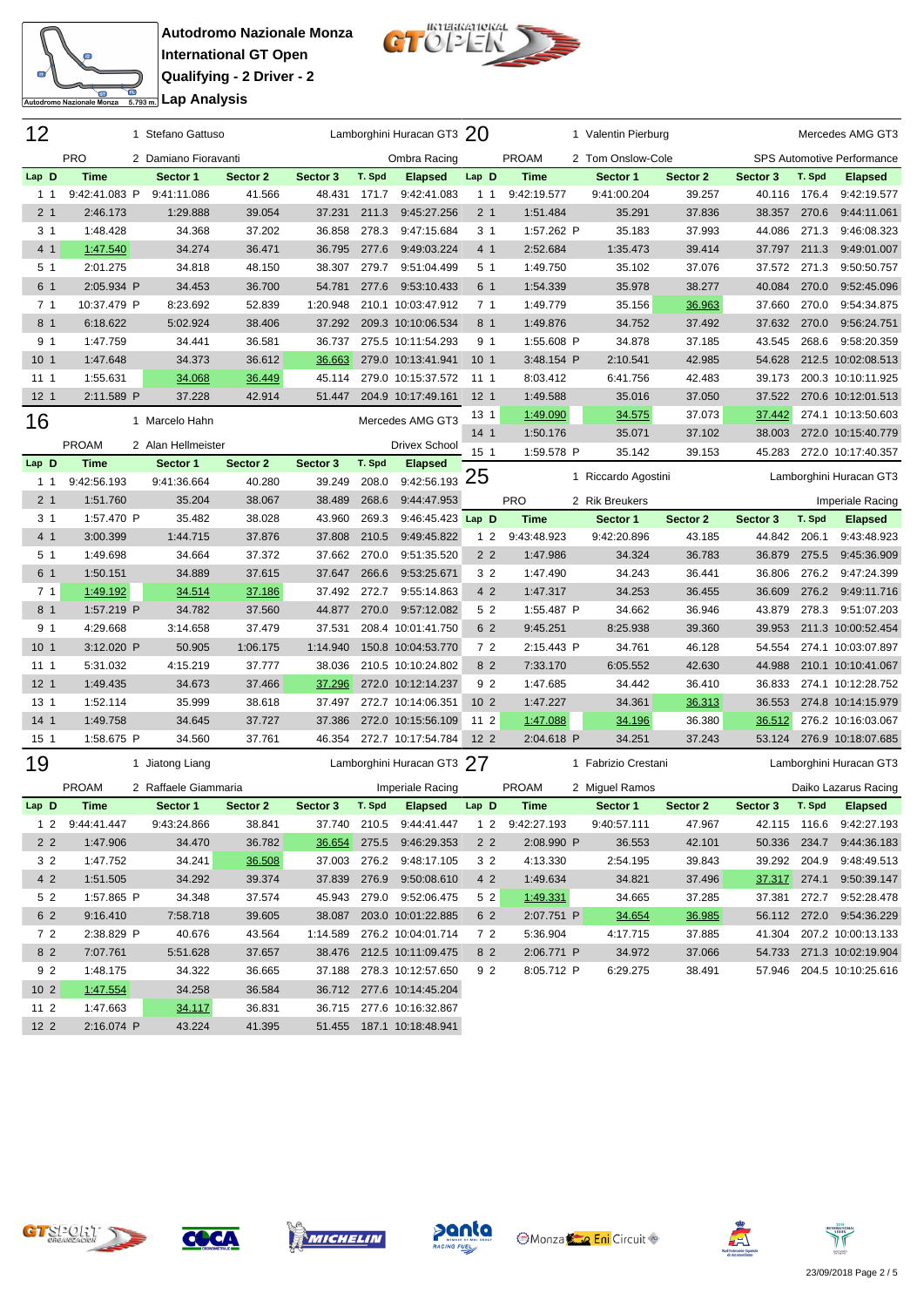

**Autodromo Nazionale Monza International GT Open Qualifying - 2 Driver - 2** <del>Co</del><br><u>5.793 m.</u> Lap Analysis



| 28                     |                      | 1 Toby Sowery           |                  |                    |        | Lamborghini Huracan GT3 47               |                 |                        | 1 Fran Rueda            |          |              |        | BMW M6 GT3                  |
|------------------------|----------------------|-------------------------|------------------|--------------------|--------|------------------------------------------|-----------------|------------------------|-------------------------|----------|--------------|--------|-----------------------------|
|                        | <b>PROAM</b>         | 2 Giuseppe Cipriani     |                  |                    |        | Daiko Lazarus Racing                     |                 | <b>PRO</b>             | 2 Andrés Saravia        |          |              |        | RACE / BMW Team Teo Martín  |
| Lap D                  | <b>Time</b>          | Sector 1                | Sector 2         | Sector 3           | T. Spd | <b>Elapsed</b>                           | Lap D           | <b>Time</b>            | Sector 1                | Sector 2 | Sector 3     | T. Spd | <b>Elapsed</b>              |
| 1 <sub>2</sub>         | 9:42:06.249          | 9:40:44.374             | 41.056           | 40.819             | 198.1  | 9:42:06.249                              | $1 \; 1$        | 9:42:17.893            | 9:40:55.502             | 41.995   | 40.396       | 210.9  | 9:42:17.893                 |
| 2 <sub>2</sub>         | 1:53.346             | 35.682                  | 38.704           | 38.960             | 267.3  | 9:43:59.595                              | 2 <sub>1</sub>  | 1:49.531               | 34.859                  | 37.296   | 37.376       | 274.1  | 9:44:07.424                 |
| 3 <sub>2</sub>         | 2:06.948 P           | 35.264                  | 43.561           | 48.123             | 269.3  | 9:46:06.543                              | 3 <sub>1</sub>  | 1:48.905               | 34.750                  | 37.090   | 37.065       | 276.2  | 9:45:56.329                 |
| 4 2                    | 4:29.293             | 3:10.543                | 40.086           | 38.664             | 206.8  | 9:50:35.836                              | 4 1             | 1:54.709 P             | 34.736                  | 36.977   | 42.996       | 276.2  | 9:47:51.038                 |
| 5 2                    | 1:50.610             | 34.873                  | 37.826           | 37.911             | 276.9  | 9:52:26.446                              | 5 <sub>1</sub>  | 4:22.225               | 3:01.949                | 43.271   | 37.005       | 203.7  | 9:52:13.263                 |
| 6 2                    | 1:49.870             | 34.743                  | 37.549           | 37.578             | 275.5  | 9:54:16.316                              | 6 1             | 1:47.639               | 34.435                  | 36.643   | 36.561       | 276.2  | 9:54:00.902                 |
| 72                     | 1:49.345             | 34.679                  | 37.208           | 37.458             | 275.5  | 9:56:05.661                              | 7 <sub>1</sub>  | 1:47.370               | 34.282                  | 36.610   | 36.478       | 276.9  | 9:55:48.272                 |
| 8 2                    | 1:59.089 P           | 34.775                  | 38.162           | 46.152             | 275.5  | 9:58:04.750                              | 8 1             | 1:47.148               | 34.242                  | 36.574   | 36.332       | 276.2  | 9:57:35.420                 |
| 92                     | 4:46.681 P           | 3:04.943                | 39.497           | 1:02.241           |        | 210.9 10:02:51.431                       | 9 <sub>1</sub>  | 1:54.881 P             | 34.854                  | 37.123   | 42.904       | 261.5  | 9:59:30.301                 |
| 10 <sub>2</sub>        | 7:08.332             | 5:51.433                | 38.431           | 38.468             |        | 187.5 10:09:59.763                       | 10 <sub>1</sub> | 4:20.089 P             | 2:08.621                | 54.224   | 1:17.244     |        | 207.6 10:03:50.390          |
| 11 <sub>2</sub>        | 1:49.559             | 34.506                  | 37.532           | 37.521             |        | 278.3 10:11:49.322                       | 111             | 7:03.184               | 5:48.815                | 37.712   | 36.657       |        | 167.7 10:10:53.574          |
| 12 <sub>2</sub>        | 1:49.067             | 34.574                  | 37.051           | 37.442             |        | 276.2 10:13:38.389                       | 12 <sub>1</sub> | 1:47.156               | 34.330                  | 36.466   | 36.360       |        | 276.9 10:12:40.730          |
| 13 <sub>2</sub>        | 1:48.843             | 34.511                  | 36.995           | 37.337             |        | 276.9 10:15:27.232                       | 13 1            | 1:47.012               | 34.246                  | 36.421   | 36.345       |        | 276.9 10:14:27.742          |
| 14 2                   | 1:49.296             | 34.660                  | 37.220           | 37.416             |        | 276.9 10:17:16.528                       | 14 <sub>1</sub> | 1:46.621               | 34.161                  | 36.274   | 36.186       |        | 277.6 10:16:14.363          |
| 15 2                   | 2:27.429 P           | 37.969                  | 43.348           | 1:06.112           |        | 192.1 10:19:43.957                       | 15 1            | 2:04.104 P             | 35.748                  | 38.095   | 50.261       |        | 236.3 10:18:18.467          |
| 33                     |                      | 1 Christian Hook        |                  |                    |        | Ferrari 488 GT3 51                       |                 |                        | 1 Alessandro Pier Guidi |          |              |        | Ferrari 488 GT3             |
|                        | <b>PROAM</b>         | 2 Dominik Schwager      |                  |                    |        | Rinaldi Racing                           |                 | <b>PRO</b>             | 2 Mikkel Mac            |          |              |        | Luzich Racing               |
| Lap D                  | <b>Time</b>          | Sector 1                | Sector 2         | Sector 3           | T. Spd | <b>Elapsed</b>                           | Lap D           | <b>Time</b>            | Sector 1                | Sector 2 | Sector 3     | T. Spd | <b>Elapsed</b>              |
| $1 \t1$                | 9:42:37.355          | 9:41:18.108             | 39.690           | 39.557             | 207.6  | 9:42:37.355                              | 1 <sub>1</sub>  | 9:42:23.863            | 9:41:04.879             | 39.459   | 39.525       | 211.7  | 9:42:23.863                 |
| 2 <sub>1</sub>         | 1:51.038             | 34.886                  | 37.958           | 38.194             | 273.4  | 9:44:28.393                              | 2 <sub>1</sub>  | 1:50.127               | 34.695                  | 38.112   | 37.320       | 274.1  | 9:44:13.990                 |
| 3 <sub>1</sub>         | 1:50.435             | 34.848                  | 37.765           | 37.822             | 276.2  | 9:46:18.828                              | 3 <sub>1</sub>  | 1:57.120 P             | 34.560                  | 37.358   | 45.202 276.2 |        | 9:46:11.110                 |
| 4 <sub>1</sub>         | 1:50.463             | 34.688                  | 37.834           | 37.941             | 273.4  | 9:48:09.291                              | 4 <sub>1</sub>  | 3:43.318               | 2:28.560                | 37.527   | 37.231       | 154.9  | 9:49:54.428                 |
| 5 1                    | 1:50.974             | 34.843                  | 37.924           | 38.207             | 272.7  | 9:50:00.265                              | 5 1             | 1:47.299               | 34.310                  | 36.406   | 36.583 276.9 |        | 9:51:41.727                 |
| 6 1                    | 1:50.307             | 34.854                  | 37.737           | 37.716             |        | 276.2 9:51:50.572                        | 6 1             | 1:47.133               | 34.082                  | 36.300   | 36.751       | 276.9  | 9:53:28.860                 |
| 7 <sub>1</sub>         | 1:51.156             | 35.355                  | 37.933           | 37.868             | 275.5  | 9:53:41.728                              | 7 <sub>1</sub>  | 1:50.369               | 34.296                  | 38.433   | 37.640       | 277.6  | 9:55:19.229                 |
| 8 1                    | 1:57.368 P           | 34.644                  | 37.806           | 44.918             | 274.8  | 9:55:39.096                              | 8 1             | 1:54.196 P             | 34.314                  | 36.444   | 43.438       | 275.5  | 9:57:13.425                 |
| 9 <sub>1</sub>         | 4:00.822             | 2:43.044                | 39.092           | 38.686             | 212.5  | 9:59:39.918                              | 9 1             | 7:32.290 P             | 5:12.204                | 1:03.849 | 1:16.237     |        | 168.7 10:04:45.715          |
| 10 <sub>1</sub>        | 1:50.571             | 34.688                  | 38.052           | 37.831             |        | 271.3 10:01:30.489                       | 10 <sub>1</sub> | 6:20.469               | 5:05.674                | 37.248   | 37.547       |        | 213.4 10:11:06.184          |
| 1111                   | 3:21.142 P           | 1:01.716                | 1:05.267         | 1:14.159           |        | 155.6 10:04:51.631                       | 1111            | 1:47.550               | 34.314                  | 36.750   | 36.486       |        | 275.5 10:12:53.734          |
| 12 <sub>1</sub>        | 5:36.701             | 4:19.991                | 38.358           | 38.352             |        | 212.1 10:10:28.332                       | 12 <sub>1</sub> | 1:47.342               | 34.258                  | 36.429   | 36.655       |        | 276.2 10:14:41.076          |
| 13 1                   | 1:50.253             | 34.829                  | 37.788           | 37.636             |        | 273.4 10:12:18.585                       | 13 <sub>1</sub> | 1:46.665               | 34.031                  | 36.188   | 36.446       |        | 276.9 10:16:27.741          |
| 14 <sub>1</sub>        | 1:49.416             | 34.502                  | 37.521           | 37.393             |        | 274.8 10:14:08.001                       | 14 1            | 2:16.148 P             | 34.065                  | 43.417   | 58.666       |        | 277.6 10:18:43.889          |
| 15 <sub>1</sub>        | 1:49.579             | 34.430                  | 37.466           | 37.683             |        | 275.5 10:15:57.580                       | 52              |                        | 1 Eddie Cheever III     |          |              |        | Ferrari 488 GT3             |
| 16 1                   | 1:49.284             | 34.528                  | 37.294           | 37.462             |        | 276.9 10:17:46.864                       |                 |                        |                         |          |              |        |                             |
| 17 1                   | 2:23.156 P           | 39.450                  | 43.781           | 59.925             |        | 203.7 10:20:10.020                       |                 | <b>PROAM</b>           | 2 Nicklas Nielsen       |          |              |        | Luzich Racing               |
| 41                     |                      | 1 Duarte Félix Da Costa |                  |                    |        | Mercedes AMG GT3                         | Lap D           | <b>Time</b>            | Sector 1                | Sector 2 | Sector 3     | T. Spd | <b>Elapsed</b>              |
|                        |                      |                         |                  |                    |        |                                          | 1 <sub>2</sub>  | 9:46:08.491            | 9:44:46.370             | 42.026   | 40.095 154.7 |        | 9:46:08.491                 |
|                        | AM                   | 2 Ricardo Baptista      |                  |                    |        | <b>Drivex School</b>                     | $22$            | 1:50.059               | 35.127                  | 37.435   | 37.497       | 261.5  | 9:47:58.550                 |
| Lap D                  | <b>Time</b>          | Sector 1                | Sector 2         | Sector 3           | T. Spd | <b>Elapsed</b>                           | 32              | 1:48.392               | 34.496                  | 36.907   | 36.989       | 272.0  | 9:49:46.942                 |
| $1\quad1$              | 9:43:08.261          | 9:41:34.550             | 47.120           | 46.591 154.9       |        | 9:43:08.261                              | 4 2             | 1:48.747               | 34.360                  | 36.802   |              |        | 37.585 274.1 9:51:35.689    |
| 2 <sub>1</sub>         | 2:08.725             | 41.691                  | 43.517           | 43.517             | 158.8  | 9:45:16.986                              | 5 2             | 1:47.996               | 34.409                  | 36.634   | 36.953       |        | 273.4 9:53:23.685           |
| 3 1                    | 2:13.816 P           | 35.657                  | 41.575           | 56.584             | 266.6  | 9:47:30.802                              | 6 2             | 1:54.859 P             | 34.457                  | 36.904   |              |        | 43.498 273.4 9:55:18.544    |
| 4 1                    | 3:37.453             | 2:18.279                | 40.182           | 38.992             | 106.1  | 9:51:08.255                              | 72              | 4:43.180               | 3:27.392                | 38.495   | 37.293       |        | 209.3 10:00:01.724          |
| 5 1                    | 1:50.150             | 34.966                  | 37.421           | 37.763             | 272.0  | 9:52:58.405                              | 8 2             | 2:05.726 P             | 34.529                  | 36.636   | 54.561       |        | 272.0 10:02:07.450          |
| 6 1                    | 1:50.143             | 35.114                  | 37.387           |                    |        | 37.642 270.6 9:54:48.548                 | 92              | 8:55.899               | 7:37.444                | 38.820   | 39.635       |        | 183.0 10:11:03.349          |
| 7 <sub>1</sub>         | 1:59.195 P           | 34.905                  | 37.548           | 46.742             |        | 270.6 9:56:47.743                        | 10 <sub>2</sub> | 1:47.251               | 34.323                  | 36.466   |              |        | 36.462 272.7 10:12:50.600   |
| 8 <sub>1</sub>         | 4:29.069             | 3:08.503                | 41.772           | 38.794             |        | 187.1 10:01:16.812                       | 11 2            | 1:47.283               | 34.258                  | 36.557   |              |        | 36.468 274.8 10:14:37.883   |
| 9 1                    | 2:43.548 P           | 39.357                  | 45.870           | 1:18.321<br>42.144 |        | 258.3 10:04:00.360                       | $122$           | 1:47.123<br>3:09.635 P | 34.156<br>54.391        | 36.461   |              |        | 36.506 274.8 10:16:25.006   |
| 10 <sub>1</sub><br>111 | 6:13.819<br>1:50.218 | 4:47.146<br>35.132      | 44.529<br>37.528 | 37.558             |        | 207.2 10:10:14.179<br>272.0 10:12:04.397 | 13 2            |                        |                         | 1:01.317 |              |        | 1:13.927 208.4 10:19:34.641 |
| 12 <sub>1</sub>        | 1:49.210             | 34.682                  | 37.153           | 37.375             |        | 274.1 10:13:53.607                       |                 |                        |                         |          |              |        |                             |
| 13 <sub>1</sub>        | 1:59.533             | 36.807                  | 44.621           | 38.105             |        | 272.7 10:15:53.140                       |                 |                        |                         |          |              |        |                             |
| 14 <sub>1</sub>        | 2:07.964 P           | 34.665                  | 40.811           |                    |        | 52.488 272.0 10:18:01.104                |                 |                        |                         |          |              |        |                             |
|                        |                      |                         |                  |                    |        |                                          |                 |                        |                         |          |              |        |                             |











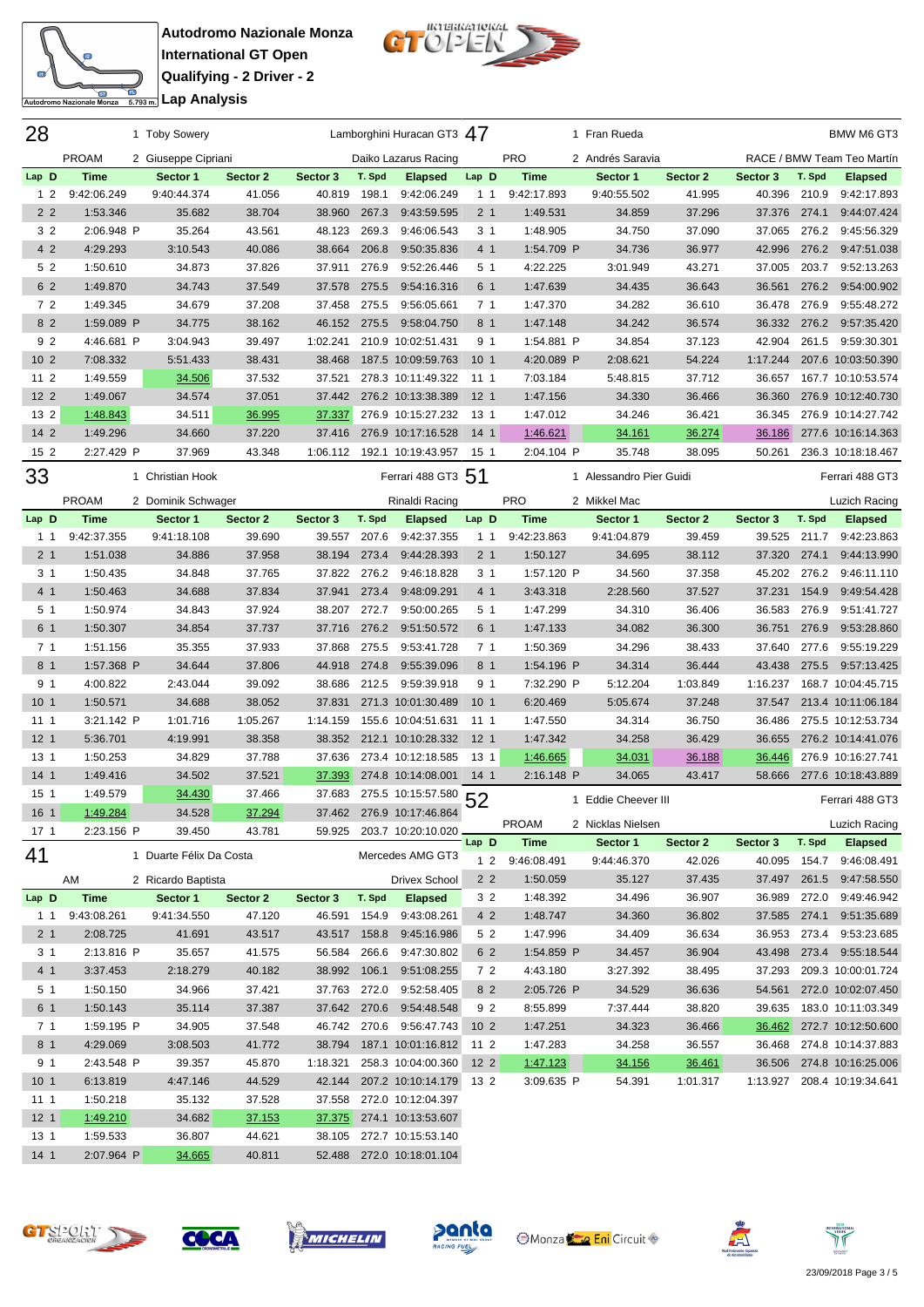

**Autodromo Nazionale Monza International GT Open Qualifying - 2 Driver - 2 <u>Costain Lap Analysis</u>** 



| 63              |                 | 1 Giovanni Venturini  |          |          |        | Lamborghini Huracan GT3 72     |                 |              | 1 Mario Plachutta      |          |              |        | Mercedes AMG GT3              |
|-----------------|-----------------|-----------------------|----------|----------|--------|--------------------------------|-----------------|--------------|------------------------|----------|--------------|--------|-------------------------------|
|                 | <b>PRO</b>      | 2 Jeroen Mul          |          |          |        | Imperiale Racing               |                 | <b>PROAM</b> | 2 Thomas Jäger         |          |              |        | Lechner Racing                |
| Lap D           | <b>Time</b>     | Sector 1              | Sector 2 | Sector 3 | T. Spd | <b>Elapsed</b>                 | Lap D           | Time         | Sector 1               | Sector 2 | Sector 3     | T. Spd | <b>Elapsed</b>                |
| 1 <sub>2</sub>  | 9:43:01.967     | 9:41:34.504           | 43.911   | 43.552   | 151.2  | 9:43:01.967                    | 1 <sub>2</sub>  | 9:43:30.930  | 9:42:02.782            | 45.937   | 42.211       | 181.2  | 9:43:30.930                   |
| 2 <sub>2</sub>  | 1:53.834        | 35.017                | 41.103   | 37.714   | 273.4  | 9:44:55.801                    | 2 <sub>2</sub>  | 1:50.665     | 35.262                 | 37.775   | 37.628       | 267.3  | 9:45:21.595                   |
| 3 <sub>2</sub>  | 1:48.791        | 34.382                | 37.193   | 37.216   | 275.5  | 9:46:44.592                    | 3 2             | 1:48.988     | 34.686                 | 37.130   | 37.172 272.7 |        | 9:47:10.583                   |
| 4 2             | 1:58.880 P      | 36.073                | 37.989   | 44.818   | 264.0  | 9:48:43.472                    | 4 2             | 1:48.547     | 34.564                 | 37.166   | 36.817       | 271.3  | 9:48:59.130                   |
| 5 2             | 4:31.301        | 3:12.527              | 36.913   | 41.861   | 214.2  | 9:53:14.773                    | 52              | 1:48.253     | 34.518                 | 36.997   | 36.738       | 272.7  | 9:50:47.383                   |
| 6 2             | 1:47.505        | 34.485                | 36.436   | 36.584   |        | 276.2 9:55:02.278              | 6 2             | 1:47.871     | 34.347                 | 36.791   | 36.733       | 272.7  | 9:52:35.254                   |
| 72              | 1:47.405        | 34.104                | 36.554   | 36.747   |        | 276.2 9:56:49.683              | 72              | 1:47.537     | 34.267                 | 36.630   | 36.640       | 272.0  | 9:54:22.791                   |
| 8 2             | 1:47.661        | 34.136                | 36.808   | 36.717   | 275.5  | 9:58:37.344                    | 8 <sub>2</sub>  | 1:58.223 P   | 34.244                 | 36.731   | 47.248       | 272.0  | 9:56:21.014                   |
| 92              | 1:55.346 P      | 35.134                | 36.720   | 43.492   |        | 275.5 10:00:32.690             | 92              | 5:53.163 P   | 4:22.259               | 37.973   | 52.931       |        | 199.2 10:02:14.177            |
| 10 <sub>2</sub> | 10:40.788       | 9:23.084              | 37.867   | 39.837   |        | 213.8 10:11:13.478             | 10 <sub>2</sub> | 7:40.221     | 6:24.766               | 38.172   | 37.283       |        | 208.4 10:09:54.398            |
| $112$           | 1:47.085        | 34.260                | 36.325   | 36.500   |        | 276.2 10:13:00.563             | 11 2            | 1:48.440     | 34.513                 | 36.965   | 36.962       |        | 270.0 10:11:42.838            |
| 12 <sub>2</sub> | 1:46.963        | 34.027                | 36.401   | 36.535   |        | 277.6 10:14:47.526             | 12 <sub>2</sub> | 1:47.454     | 34.391                 | 36.460   | 36.603       |        | 272.0 10:13:30.292            |
| 13 2            | 1:54.163        | 33.958                | 41.495   | 38.710   |        | 277.6 10:16:41.689             | 13 2            | 1:47.461     | 34.244                 | 36.718   | 36.499       |        | 272.7 10:15:17.753            |
| 14 2            | 2:36.424 P      | 55.256                | 48.148   | 53.020   |        | 155.8 10:19:18.113             | $142$           | 1:47.299     | 34.202                 | 36.622   | 36.475       |        | 274.1 10:17:05.052            |
|                 |                 |                       |          |          |        |                                | 15 <sub>2</sub> | 2:25.010 P   | 37.828                 | 47.131   | 1:00.051     |        | 234.2 10:19:30.062            |
| 66              |                 | 1 Giulio Borlenghi    |          |          |        | Lamborghini Huracan GT3        |                 |              |                        |          |              |        |                               |
|                 | AM              | 2 Andrzej Lewandowski |          |          |        | Vincenzo Sospiri Racing 74     |                 |              | 1 Alexander Hrachowina |          |              |        | Mercedes AMG GT3              |
| Lap D           | <b>Time</b>     | Sector 1              | Sector 2 | Sector 3 | T. Spd | <b>Elapsed</b>                 |                 | AM           | 2 Martin Konrad        |          |              |        | HTP Motorsport / MS Racing    |
| $1 \quad 1$     | 9:43:36.653     | 9:42:17.184           | 39.457   | 40.012   | 201.4  | 9:43:36.653 Lap D              |                 | <b>Time</b>  | Sector 1               | Sector 2 | Sector 3     | T. Spd | <b>Elapsed</b>                |
| 2 <sub>1</sub>  | 1:51.962        | 35.159                | 38.629   | 38.174   | 274.8  | 9:45:28.615                    | 12              | 9:43:25.247  | 9:42:02.114            | 40.983   | 42.150       | 180.3  | 9:43:25.247                   |
| 3 <sub>1</sub>  | 1:50.113        | 34.668                | 37.813   | 37.632   | 279.0  | 9:47:18.728                    | 2 <sub>2</sub>  | 1:49.770     | 34.992                 | 37.412   | 37.366       | 271.3  | 9:45:15.017                   |
| 4 <sub>1</sub>  | 1:51.104        | 35.894                | 37.595   | 37.615   | 246.0  | 9:49:09.832                    | 3 <sub>2</sub>  | 1:48.849     | 34.698                 | 36.871   | 37.280       | 272.0  | 9:47:03.866                   |
| 5 <sub>1</sub>  | 1:50.388        | 34.425                | 38.322   | 37.641   | 279.0  | 9:51:00.220                    | 4 2             | 1:48.786     | 34.721                 | 37.033   | 37.032       | 271.3  | 9:48:52.652                   |
| 6 1             | 1:55.746 P      | 34.548                | 37.335   | 43.863   | 278.3  | 9:52:55.966                    | 52              | 1:49.169     | 34.752                 | 37.226   | 37.191       | 274.1  | 9:50:41.821                   |
| 7 <sub>1</sub>  | 9:51.524 P      | 8:07.392              | 39.931   | 1:04.201 |        | 211.3 10:02:47.490             | 6 2             | 1:56.413 P   | 34.755                 | 36.896   | 44.762       | 275.5  | 9:52:38.234                   |
| 8 <sub>1</sub>  | 7:16.930        | 5:55.740              | 41.374   | 39.816   |        | 210.5 10:10:04.420             | 72              | 9:51.565 P   | 8:18.109               | 37.430   | 56.026       |        | 208.4 10:02:29.799            |
| 9 <sub>1</sub>  | 1:50.940        | 34.939                | 37.295   | 38.706   |        | 275.5 10:11:55.360             | 8 2             | 7:26.057     | 6:09.256               | 38.643   | 38.158       |        | 208.4 10:09:55.856            |
| 10 <sub>1</sub> | 1:48.413        | 34.348                | 36.940   | 37.125   |        | 280.5 10:13:43.773             | 92              | 1:48.941     | 34.827                 | 37.111   | 37.003       |        | 272.7 10:11:44.797            |
| 111             | 1:50.683        | 35.060                | 37.676   | 37.947   |        | 278.3 10:15:34.456             | 10 <sub>2</sub> | 1:48.437     | 34.672                 | 36.765   | 37.000       |        | 274.1 10:13:33.234            |
| 12 <sub>1</sub> | 1:48.468        | 34.336                | 36.963   | 37.169   |        | 279.7 10:17:22.924             | 11 2            | 1:48.213     | 34.494                 | 36.922   | 36.797       |        | 274.1 10:15:21.447            |
| 13 <sub>1</sub> | 2:24.881 P      | 40.008                | 48.484   | 56.389   |        | 204.1 10:19:47.805             | 12 <sub>2</sub> | 1:48.008     | 34.454                 | 36.746   | 36.808       |        | 274.1 10:17:09.455            |
| 71              |                 | 1 Alexander West      |          |          |        | Ferrari 488 GT3                | 13 2            | 2:30.238 P   | 37.561                 | 47.401   | 1:05.276     |        | 191.8 10:19:39.693            |
|                 |                 |                       |          |          |        |                                | 90              |              | 1 Alberto Di Folco     |          |              |        | Lamborghini Huracan GT3       |
|                 | <b>PROAM</b>    | 2 Michele Rugolo      |          |          |        | Luzich Racing                  |                 |              |                        |          |              |        |                               |
| Lap D           | <b>Time</b>     | Sector 1              | Sector 2 | Sector 3 | T. Spd | <b>Elapsed</b>                 |                 | <b>PRO</b>   | 2 Loris Spinelli       |          |              |        | <b>Target Racing</b>          |
|                 | 1 2 9:43:40.830 | 9:42:16.328           | 38.887   |          |        | 45.615 172.5 9:43:40.830 Lap D |                 | Time         | Sector 1               | Sector 2 | Sector 3     | T. Spd | <b>Elapsed</b>                |
| 2 <sub>2</sub>  | 1:49.622        | 35.105                | 37.345   |          |        | 37.172 272.7 9:45:30.452       | $1\quad1$       | 9:43:14.806  | 9:41:49.175            | 44.656   | 40.975 210.1 |        | 9:43:14.806                   |
| 3 <sub>2</sub>  | 1:48.636        | 34.589                | 36.837   |          |        | 37.210 276.9 9:47:19.088       | 2 <sub>1</sub>  | 1:48.898     | 34.819                 | 37.024   |              |        | 37.055 275.5 9:45:03.704      |
| 4 2             | 1:48.372        | 34.666                | 36.729   | 36.977   |        | 275.5 9:49:07.460              | 3 1             | 1:49.082     | 34.738                 | 37.149   |              |        | 37.195 276.2 9:46:52.786      |
| 5 <sub>2</sub>  | 1:48.177        | 34.559                | 36.630   | 36.988   |        | 276.2 9:50:55.637              | 4 1             | 1:48.503     | 34.739                 | 36.992   |              |        | 36.772 275.5 9:48:41.289      |
| 6 2             | 1:56.253 P      | 34.605                | 36.779   | 44.869   |        | 276.2 9:52:51.890              | 5 1             | 1:48.444     | 34.398                 | 36.952   | 37.094 276.2 |        | 9:50:29.733                   |
| 72              | 8:14.585        | 6:58.353              | 38.477   | 37.755   |        | 210.9 10:01:06.475             | 6 1             | 1:55.979 P   | 34.363                 | 36.870   |              |        | 44.746 277.6 9:52:25.712      |
| 8 2             | 2:47.822 P      | 40.861                | 48.410   | 1:18.551 |        | 264.0 10:03:54.297             | 71              | 7:30.917     | 6:16.308               | 37.209   |              |        | 37.400 211.3 9:59:56.629      |
| 9 2             | 6:54.555        | 5:35.658              | 38.374   | 40.523   |        | 122.8 10:10:48.852             | 8 1             | 1:47.920     | 34.224                 | 36.669   |              |        | 37.027 275.5 10:01:44.549     |
| 10 <sub>2</sub> | 1:53.764        | 34.529                | 39.370   | 39.865   |        | 273.4 10:12:42.616             | 9 1             | 3:11.529 P   | 49.224                 | 1:06.186 |              |        | 1:16.119  142.2  10:04:56.078 |
| $112$           | 1:49.956        | 34.639                | 36.474   | 38.843   |        | 275.5 10:14:32.572 10 1        |                 | 6:04.465     | 4:40.786               | 43.248   |              |        | 40.431 120.6 10:11:00.543     |
| $122$           | 1:47.690        | 34.330                | 36.574   | 36.786   |        | 276.2 10:16:20.262 11 1        |                 | 1:48.236     | 34.334                 | 37.008   |              |        | 36.894 276.2 10:12:48.779     |
| 13 2            | 2:01.446 P      | 34.435                | 36.631   |          |        | 50.380 276.2 10:18:21.708 12 1 |                 | 1:47.704     | 34.250                 | 36.621   |              |        | 36.833 278.3 10:14:36.483     |
|                 |                 |                       |          |          |        |                                | 13 1            | 1:47.676     | 34.230                 | 36.769   |              |        | 36.677 278.3 10:16:24.159     |
|                 |                 |                       |          |          |        |                                | 14 <sub>1</sub> | 1:47.244     | 34.051                 | 36.541   |              |        | 36.652 279.0 10:18:11.403     |
|                 |                 |                       |          |          |        |                                | 15 <sub>1</sub> | 3:48.718 P   | 54.396                 | 1:22.645 |              |        | 1:31.677 276.2 10:22:00.121   |





**COCA** 



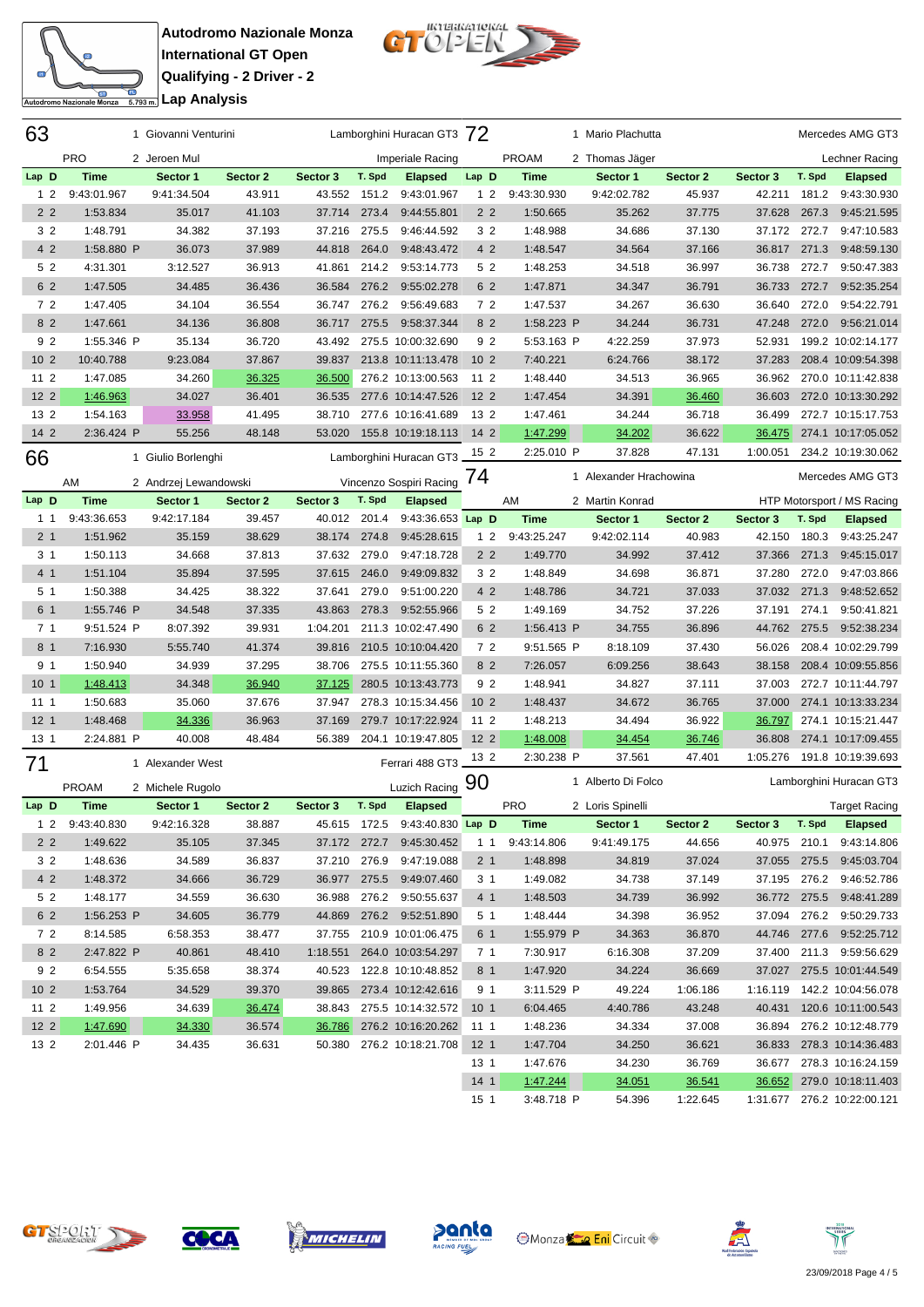

**Autodromo Nazionale Monza International GT Open Qualifying - 2 Driver - 2 <u>Comment</u>** Lap Analysis

91 1 Bernard Delhez Lamborghini Huracan GT3



|                 |                | AM           | 2 | Stefano Costantini   |          |          |        | Target Racing      |
|-----------------|----------------|--------------|---|----------------------|----------|----------|--------|--------------------|
| Lap D           |                | Time         |   | Sector 1             | Sector 2 | Sector 3 | T. Spd | <b>Elapsed</b>     |
| 1               | 1              | 9:44:43.968  |   | 9:43:24.573          | 38.953   | 40.442   | 197.4  | 9:44:43.968        |
| 2               | $\mathbf{1}$   | 1:59.883     |   | 40.871               | 39.114   | 39.898   | 185.5  | 9:46:43.851        |
| 3               | 1              | 1:52.285     |   | 35.526               | 38.119   | 38.640   | 258.9  | 9:48:36.136        |
| 4               | $\mathbf{1}$   | 1:51.412     |   | 35.291               | 37.775   | 38.346   | 270.0  | 9:50:27.548        |
| 5               | 1              | 1:51.646     |   | 35.107               | 37.847   | 38.692   | 273.4  | 9:52:19.194        |
| 6               | $\mathbf{1}$   | 1:50.635     |   | 34.782               | 37.636   | 38.217   | 274.8  | 9:54:09.829        |
| 7               | 1              | 1:50.238     |   | 34.648               | 37.486   | 38.104   | 274.1  | 9:56:00.067        |
| 8               | $\mathbf{1}$   | 1:58.246 P   |   | 34.726               | 37.873   | 45.647   | 273.4  | 9:57:58.313        |
| 9               | 1              | 4:02.918 P   |   | 2:33.919             | 38.173   | 50.826   | 208.8  | 10:02:01.231       |
| 10              | $\overline{1}$ | 8:07.060     |   | 6:49.358             | 39.639   | 38.063   | 206.5  | 10:10:08.291       |
| 11              | $\mathbf{1}$   | 1:50.818     |   | 35.237               | 37.810   | 37.771   | 260.8  | 10:11:59.109       |
| 12 <sub>1</sub> |                | 1:49.591     |   | 34.580               | 37.432   | 37.579   |        | 276.9 10:13:48.700 |
| 13              | $\overline{1}$ | 1:49.731     |   | 34.468               | 37.560   | 37.703   |        | 276.2 10:15:38.431 |
| 14 <sub>1</sub> |                | 1:49.747     |   | 34.689               | 37.460   | 37.598   |        | 276.2 10:17:28.178 |
| 15              | $\mathbf{1}$   | 2:30.908 P   |   | 45.578               | 46.092   | 59.238   | 179.1  | 10:19:59.086       |
|                 |                |              |   |                      |          |          |        |                    |
| 96              |                |              | 1 | <b>Bradley Ellis</b> |          |          |        | Audi R8 LMS        |
|                 |                | <b>PROAM</b> |   | 2 Oliver Wilkinson   |          |          |        | Optimum Motorsport |
| Lap D           |                | Time         |   | Sector 1             | Sector 2 | Sector 3 | T. Spd | <b>Elapsed</b>     |
| 1               | 1              | 9:43:20.466  |   | 9:42:00.493          | 39.955   | 40.018   | 185.2  | 9:43:20.466        |
| 2 <sub>1</sub>  |                | 1:49.194     |   | 34.618               | 37.240   | 37.336   | 274.8  | 9:45:09.660        |
| 3               | $\overline{1}$ | 1:47.937     |   | 34.189               | 36.772   | 36.976   | 275.5  | 9:46:57.597        |
| 4 1             |                | 1:47.900     |   | 34.293               | 36.722   | 36.885   | 276.2  | 9:48:45.497        |
| 5               | $\overline{1}$ | 1:47.296     |   | 34.068               | 36.472   | 36.756   | 276.2  | 9:50:32.793        |
| 6               | $\overline{1}$ | 2:01.934 P   |   | 34.825               | 37.513   | 49.596   | 277.6  | 9:52:34.727        |
| 7               | $\mathbf{1}$   | 8:40.139     |   | 7:24.654             | 37.711   | 37.774   | 210.9  | 10:01:14.866       |
| 8               | $\overline{1}$ | 2:43.640 P   |   | 36.957               | 48.993   | 1:17.690 | 274.1  | 10:03:58.506       |
| 9               | $\overline{1}$ | 7:16.218     |   | 5:58.368             | 38.155   | 39.695   | 212.5  | 10:11:14.724       |
| 10              | $\overline{1}$ | 1:48.274     |   | 34.445               | 36.719   | 37.110   |        | 276.2 10:13:02.998 |
| 11              | 1              | 1:48.316     |   | 34.535               | 36.857   | 36.924   | 279.0  | 10:14:51.314       |
| 12              | $\overline{1}$ | 1:47.551     |   | 34.117               | 36.647   | 36.787   | 276.9  | 10:16:38.865       |
| 13              | $\mathbf 1$    | 2:19.567 P   |   | 37.867               | 41.928   | 59.772   | 252.3  | 10:18:58.432       |
|                 |                |              |   |                      |          |          |        | Ferrari 488 GT3    |
| 333             |                |              |   | 1 Rinat Salikhov     |          |          |        |                    |
|                 |                | <b>PROAM</b> | 2 | David Perel          |          |          |        | Rinaldi Racing     |
| Lap D           |                | <b>Time</b>  |   | Sector 1             | Sector 2 | Sector 3 | T. Spd | <b>Elapsed</b>     |
| 1               | -2             | 9:44:02.572  |   | 9:42:45.149          | 38.239   | 39.184   | 143.2  | 9:44:02.572        |
|                 | 2 2            | 1:48.630     |   | 34.415               | 37.046   | 37.169   | 275.5  | 9:45:51.202        |
|                 | 32             | 1:48.378     |   | 34.369               | 36.916   | 37.093   | 275.5  | 9:47:39.580        |
|                 | 4 2            | 1:47.858     |   | 34.308               | 36.689   | 36.861   | 275.5  | 9:49:27.438        |
|                 | 52             | 1:47.655     |   | 34.257               | 36.596   | 36.802   | 275.5  | 9:51:15.093        |
|                 | 62             | 2:00.355 P   |   | 34.316               | 36.696   | 49.343   | 276.2  | 9:53:15.448        |
|                 | 72             | 6:21.233     |   | 5:05.406             | 37.935   | 37.892   | 205.7  | 9:59:36.681        |
|                 | 8 <sub>2</sub> | 1:48.241     |   | 34.445               | 36.767   | 37.029   |        | 274.1 10:01:24.922 |
|                 | 92             | 2:48.070 P   |   | 42.826               | 56.221   | 1:09.023 |        | 277.6 10:04:12.992 |
| 10 <sub>2</sub> |                | 7:17.828     |   | 6:03.605             | 37.143   | 37.080   |        | 210.5 10:11:30.820 |
| 11 2            |                | 1:47.552     |   | 34.114               | 36.600   | 36.838   |        | 276.2 10:13:18.372 |
| 12 <sub>2</sub> |                | 1:47.522     |   | 34.216               | 36.569   | 36.737   |        | 276.9 10:15:05.894 |
| 13 2            |                | 1:47.162     |   | 34.120               | 36.449   | 36.593   |        | 277.6 10:16:53.056 |
| 14 2            |                | 2:43.296 P   |   | 46.741               | 53.001   | 1:03.554 |        | 202.6 10:19:36.352 |
|                 |                |              |   |                      |          |          |        |                    |











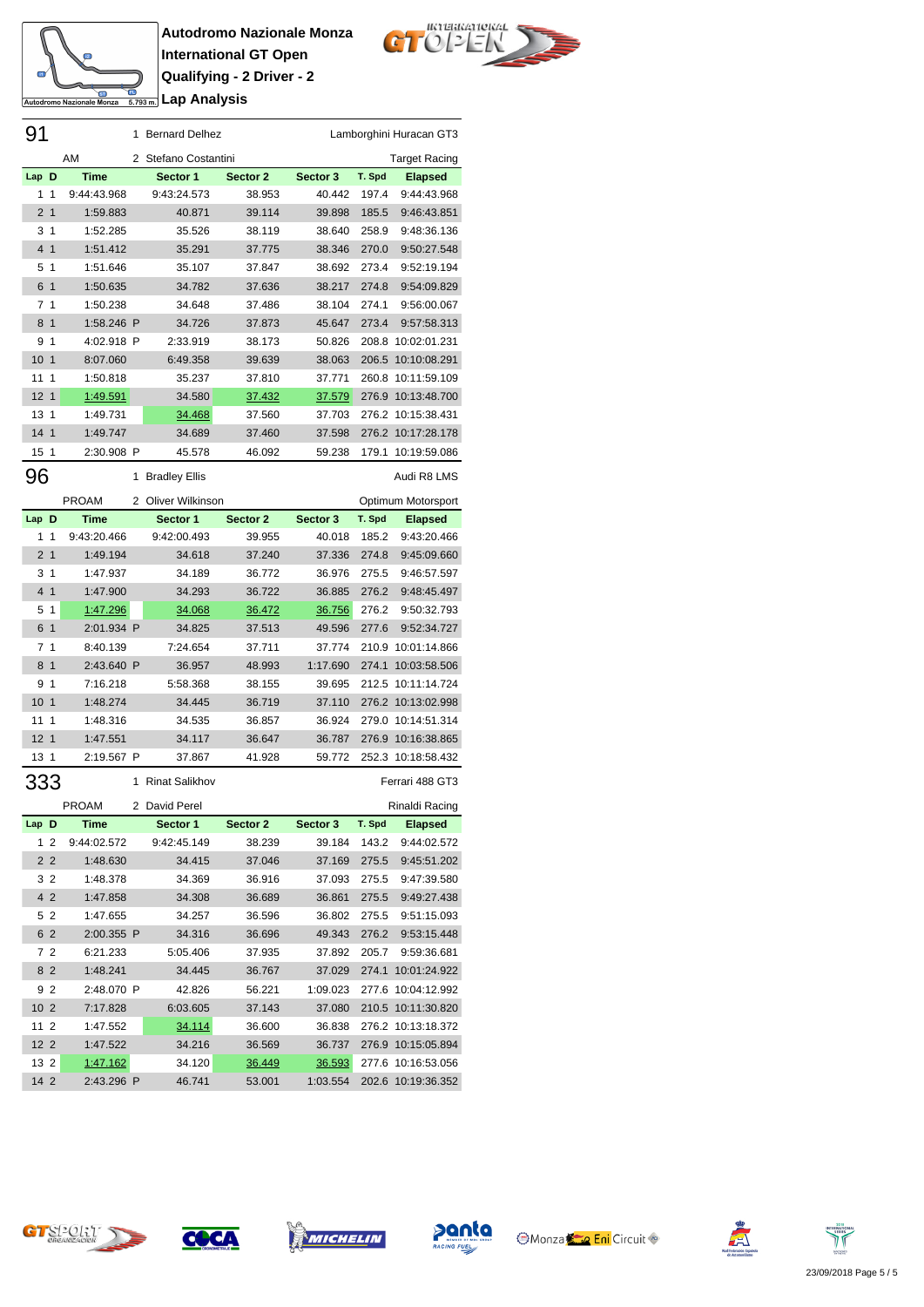



|                |                   | Sector - 1             |        |                                       | Sector - 2               |        |                                       | Sector - 3             |             |                |                   |                        |                                |                      |                         |
|----------------|-------------------|------------------------|--------|---------------------------------------|--------------------------|--------|---------------------------------------|------------------------|-------------|----------------|-------------------|------------------------|--------------------------------|----------------------|-------------------------|
| <u>Clas</u>    | $\underline{N^o}$ | <b>Driver</b>          | Time   | $\underline{\mathsf{N}^{\mathsf{o}}}$ | <b>Driver</b>            | Time   | $\underline{\mathsf{N}^{\mathsf{o}}}$ | <b>Driver</b>          | <b>Time</b> | <u>Clas</u>    | $\underline{N^o}$ | <b>Driver</b>          | <b>Ideal Lap Best Lap Clas</b> |                      |                         |
| 1              | 63                | Jeroen Mul             | 33.958 | 51                                    | Alessandro Pier Guidi    | 36.188 | 47                                    | Fran Rueda             | 36.186      | $\mathbf 1$    | 47                | Fran Rueda             | 1:46.621 1:46.621              |                      | $\overline{\mathbf{1}}$ |
| $\overline{2}$ | 8                 | Esteban Guerrieri      | 33.964 | 47                                    | Fran Rueda               | 36.274 | 51                                    | Alessandro Pier Guidi  | 36.446      | $\overline{2}$ | 51                | Alessandro Pier Guidi  |                                | 1:46.665 1:46.665    | $\overline{\mathbf{2}}$ |
| 3              | 51                | Alessandro Pier Guidi  | 34.031 | 25                                    | <b>Rik Breukers</b>      | 36.313 | 52                                    | Nicklas Nielsen        | 36.462      | 3              | 63                | Jeroen Mul             |                                | 1:46.783 1:46.963    | - 3                     |
| 4              | 90                | Alberto Di Folco       | 34.051 | 63                                    | Jeroen Mul               | 36.325 | 72                                    | Thomas Jäger           | 36.475      | 4              | 25                | <b>Rik Breukers</b>    | 1:47.021 1:47.088              |                      | - 4                     |
| 5              | 12                | Stefano Gattuso        | 34.068 | -11                                   | Andrea Montermini        | 36.394 | 63                                    | Jeroen Mul             | 36.500      | 5              | 52                | Nicklas Nielsen        | 1:47.079 1:47.123              |                      | - 6                     |
| 6              | 96                | <b>Bradley Ellis</b>   | 34.068 | 12                                    | Stefano Gattuso          | 36.449 | 25                                    | <b>Rik Breukers</b>    | 36.512      | 6              | 11                | Andrea Montermini      |                                | 1:47.086 1:47.105    | - 5                     |
| $\overline{7}$ | 6                 | Nicolas Costa          | 34.081 | 333                                   | <b>David Perel</b>       | 36.449 | 11                                    | Andrea Montermini      | 36.522      | 7              | 72                | Thomas Jäger           | 1:47.137 1:47.299              |                      | 10                      |
| 8              | 333               | David Perel            | 34.114 | 72                                    | Thomas Jäger             | 36.460 | 333                                   | <b>David Perel</b>     | 36.593      | 8              | 333               | David Perel            |                                | 1:47.156 1:47.162    | $\overline{7}$          |
| 9              | 19                | Raffaele Giammaria     | 34.117 | 52                                    | Nicklas Nielsen          | 36.461 | 3                                     | Juan Cruz Álvarez      | 36.627      | 9              | 12                | Stefano Gattuso        |                                | 1:47.180 1:47.540    | 12                      |
| 10             | 52                | Nicklas Nielsen        | 34.156 | 96                                    | <b>Bradley Ellis</b>     | 36.472 | 90                                    | Alberto Di Folco       | 36.652      | 10             | 90                | Alberto Di Folco       |                                | 1:47.244 1:47.244    | 8                       |
| 11             | 47                | Fran Rueda             | 34.161 | 71                                    | Michele Rugolo           | 36.474 | 19                                    | Raffaele Giammaria     | 36.654      | 11             | 19                | Raffaele Giammaria     | 1:47.279 1:47.554              |                      | -13                     |
| 12             | 7                 | <b>Guilherme Salas</b> | 34.161 | 19                                    | Raffaele Giammaria       | 36.508 | 12                                    | Stefano Gattuso        | 36.663      | 12             | 96                | <b>Bradley Ellis</b>   |                                | 1:47.296 1:47.296    | - 9                     |
| 13             | 11                | Andrea Montermini      | 34.170 | 90                                    | Alberto Di Folco         | 36.541 | 8                                     | Esteban Guerrieri      | 36.671      | 13             | 8                 | Esteban Guerrieri      |                                | 1:47.322 1:47.322    | - 11                    |
| 14             | 25                | <b>Rik Breukers</b>    | 34.196 | $\overline{7}$                        | <b>Guilherme Salas</b>   | 36.616 | 96                                    | <b>Bradley Ellis</b>   | 36.756      | 14             | 6                 | Nicolas Costa          |                                | 1:47.490 1:47.595    | $-14$                   |
| 15             | 72                | Thomas Jäger           | 34.202 | 6                                     | Nicolas Costa            | 36.636 | 6                                     | Nicolas Costa          | 36.773      | 15             | 3                 | Juan Cruz Álvarez      | 1:47.533 1:47.637              |                      | -15                     |
| 16             | 3                 | Juan Cruz Álvarez      | 34.233 | $\mathbf{3}$                          | Juan Cruz Álvarez        | 36.673 | 71                                    | Michele Rugolo         | 36.786      | 16             | 71                | Michele Rugolo         |                                | 1:47.590 1:47.690    | 16                      |
| 17             | 71                | Michele Rugolo         | 34.330 | 8                                     | Esteban Guerrieri        | 36.687 | 74                                    | <b>Martin Konrad</b>   | 36.797      | 17             | 7                 | <b>Guilherme Salas</b> | 1:47.710 1:47.779              |                      | 17                      |
| 18             | 66                | Giulio Borlenghi       | 34.336 | 74                                    | <b>Martin Konrad</b>     | 36.746 | $\overline{7}$                        | <b>Guilherme Salas</b> | 36.933      | 18             | 74                | <b>Martin Konrad</b>   |                                | 1:47.997 1:48.008    | $-18$                   |
| 19             | 33                | <b>Christian Hook</b>  | 34.430 | 66                                    | Giulio Borlenghi         | 36.940 | 66                                    | Giulio Borlenghi       | 37.125      | 19             | 66                | Giulio Borlenghi       |                                | 1:48.401 1:48.413    | -19                     |
| 20             | 74                | <b>Martin Konrad</b>   | 34.454 | 20                                    | <b>Valentin Pierburg</b> | 36.963 | 16                                    | Marcelo Hahn           | 37.296      | 20             | 28                | Giuseppe Cipriani      |                                | 1:48.838 1:48.843    | 20                      |
| 21             | 91                | <b>Bernard Delhez</b>  | 34.468 | 27                                    | <b>Miguel Ramos</b>      | 36.985 | 27                                    | Miguel Ramos           | 37.317      | 21             | 27                | <b>Miguel Ramos</b>    |                                | 1:48.956 1:49.331    | -26                     |
| 22             | 28                | Giuseppe Cipriani      | 34.506 | 28                                    | Giuseppe Cipriani        | 36.995 | 28                                    | Giuseppe Cipriani      | 37.337      | 22             | 20                | Valentin Pierburg      |                                | 1:48.980 1:49.090    | 21                      |
| 23             | 16                | Marcelo Hahn           | 34.514 | -41                                   | Duarte Félix Da Costa    | 37.153 | 9                                     | Miro Konôpka           | 37.369      | 23             | 16                | Marcelo Hahn           |                                | 1:48.996 1:49.192    | - 22                    |
| 24             | 9                 | Miro Konôpka           | 34.563 | 16                                    | Marcelo Hahn             | 37.186 | 41                                    | Duarte Félix Da Costa  | 37.375      | 24             | 33                | <b>Christian Hook</b>  |                                | 1:49.117 1:49.284    | 25                      |
| 25             | 20                | Valentin Pierburg      | 34.575 | 33                                    | <b>Christian Hook</b>    | 37.294 | 33                                    | <b>Christian Hook</b>  | 37.393      | 25             | 41                | Duarte Félix Da Costa  |                                | 1:49.193 1:49.210    | - 23                    |
| 26             | 27                | <b>Miguel Ramos</b>    | 34.654 | 9                                     | Miro Konôpka             | 37.320 | <b>20</b>                             | Valentin Pierburg      | 37.442      | 26             | 9                 | Miro Konôpka           |                                | 1:49.252 1:49.252 24 |                         |
| 27             | 41                | Duarte Félix Da Costa  | 34.665 | 91                                    | <b>Bernard Delhez</b>    | 37.432 | 91                                    | <b>Bernard Delhez</b>  | 37.579      | 27             | 91                | <b>Bernard Delhez</b>  |                                | 1:49.479 1:49.591    | 27                      |















23/09/2018 Page 1 / 1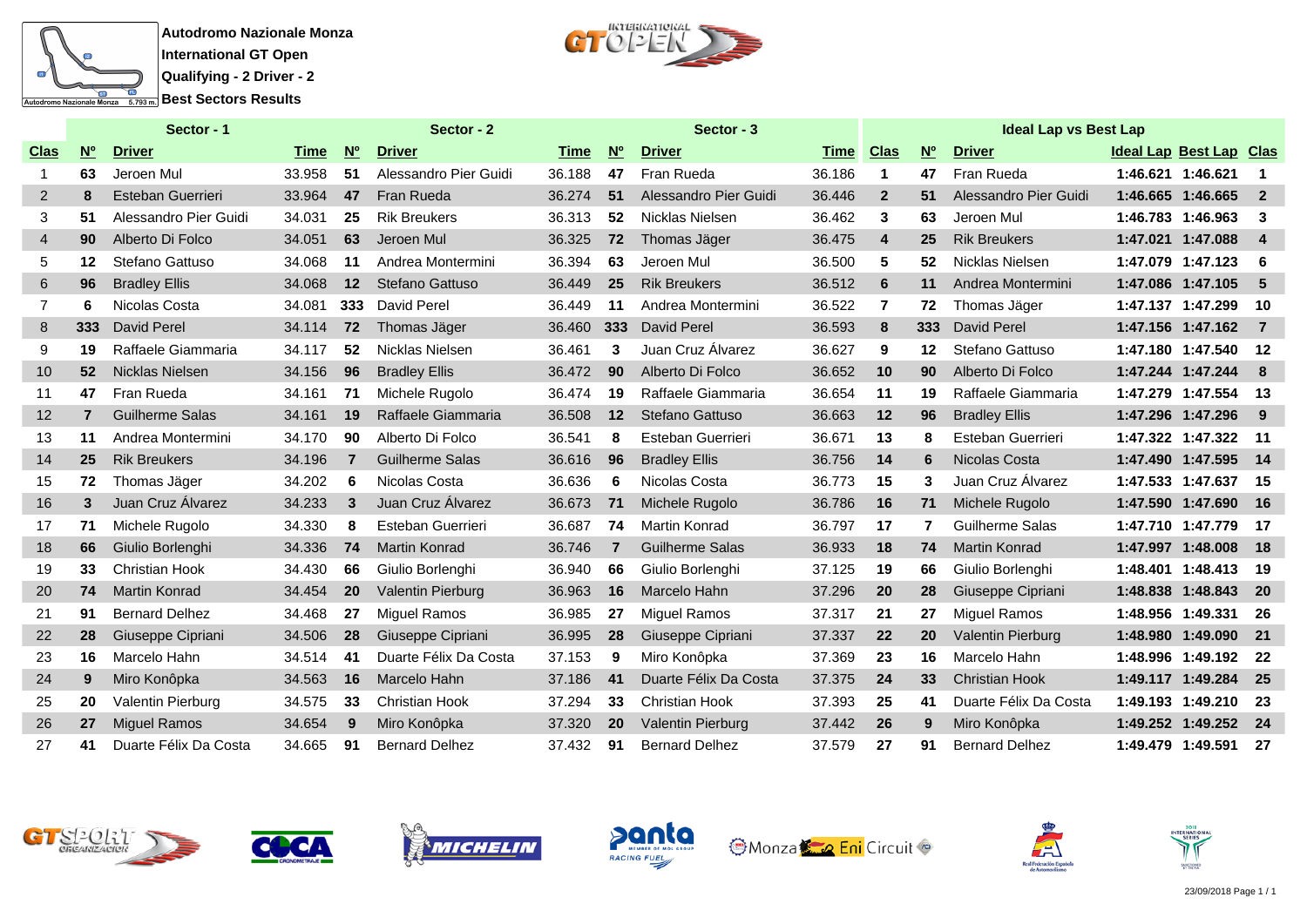



|           |       |                            |            |                               |            |               |                          |            |               |                                  |              |                | <b>Best 1</b>                        |                | Best 2                           |                | <b>Best 3</b>                                |                | Best 4                                        |                | Best 5       |            |
|-----------|-------|----------------------------|------------|-------------------------------|------------|---------------|--------------------------|------------|---------------|----------------------------------|--------------|----------------|--------------------------------------|----------------|----------------------------------|----------------|----------------------------------------------|----------------|-----------------------------------------------|----------------|--------------|------------|
| CI.       | N°    | <b>Entrant/Team</b>        | Nat        | Driver 1                      | <b>Nat</b> | <b>Status</b> | <b>Driver 2</b>          | <b>Nat</b> | <b>Status</b> | Vehicle                          | Cat          | <b>CI</b>      | <b>Time</b>                          | Lap            | Time                             | Lap            | Time                                         | $\mathsf{Lap}$ | Time                                          | Lap            | <b>Time</b>  | <b>Lap</b> |
|           | 47    | RACE / BMW Team Teo Martín | <b>ESP</b> | <b>Fran Rueda</b>             | <b>ESP</b> | Silver        | Andrés Saravia           | <b>GTM</b> | Silver        | BMW M6 GT3                       | <b>PRO</b>   |                | 1:46.621                             | 14             | 1:47.012 13                      |                | 1:47.148                                     | 8              | 1:47.156                                      | 12             | 1:47.370 7   |            |
| 2         | 51    | <b>Luzich Racing</b>       |            | USA Alessandro Pier Guidi     | <b>ITA</b> |               | Platinum Mikkel Mac      | <b>DNK</b> | Gold          | Ferrari 488 GT3                  | <b>PRO</b>   | $\mathcal{P}$  | 1:46.665                             | 13             | 1:47.133                         | 6              | 1:47.299                                     | 5 <sup>5</sup> | 1:47.342                                      | 12             | 1:47.550 11  |            |
| 3         | 63    | Imperiale Racing           |            | <b>ITA</b> Giovanni Venturini | <b>ITA</b> | Gold          | Jeroen Mul               | <b>NLD</b> | Silver        | Lamborghini Huracan GT3          | <b>PRO</b>   | 3              | 1:46.963                             |                | 12 1:47.085 11 1:47.505          |                |                                              |                | 6 1:47.661                                    | -8             | $1:48.791$ 3 |            |
|           | 25    | <b>Imperiale Racing</b>    |            | ITA Riccardo Agostini         | <b>ITA</b> | Gold          | <b>Rik Breukers</b>      | <b>NLD</b> | Silver        | Lamborghini Huracan GT3          | <b>PRO</b>   | 4              | 1:47.088                             |                | 11 1:47.227                      | 10             | 1:47.317                                     | $\overline{4}$ | 1:47.490                                      | $\mathbf{3}$   | 1:47.685 9   |            |
| 5         | - 11  | RS Racing                  | ITA.       | Daniele Di Amato              | <b>ITA</b> | Silver        | <b>Andrea Montermini</b> | <b>ITA</b> | Gold          | Ferrari 488 GT3                  | PRO          | 5              |                                      |                |                                  |                | 1:47.105 13 1:47.298 14 1:47.707             |                | 4 1:47.914                                    | - 6            | 1:49.151 5   |            |
| 6         | 52    | <b>Luzich Racing</b>       |            | USA Eddie Cheever III         | <b>ITA</b> | Silver        | <b>Nicklas Nielsen</b>   | <b>DNK</b> | <b>Bronze</b> | Ferrari 488 GT3                  | <b>PROAM</b> |                |                                      |                |                                  |                | 1:47.123 12 1:47.251 10 1:47.283 11 1:47.996 |                |                                               | - 5            | 1:48.392 3   |            |
|           |       | 333 Rinaldi Racing         |            | <b>DEU</b> Rinat Salikhov     | <b>RUS</b> | Bronze        | <b>David Perel</b>       | ZAF        | Silver        | Ferrari 488 GT3                  | PROAM        | 2              |                                      |                |                                  |                | 1:47.162 13 1:47.522 12 1:47.552 11 1:47.655 |                |                                               | -5             | 1:47.858 4   |            |
| 8         | 90    | <b>Target Racing</b>       |            | ITA Alberto Di Folco          | <b>ITA</b> | Silver        | Loris Spinelli           | <b>ITA</b> | Silver        | Lamborghini Huracan GT3          | <b>PRO</b>   | 6              | 1:47.244                             |                |                                  |                | 14 1:47.676 13 1:47.704 12 1:48.236          |                |                                               | $-11$          | 1:48.444 5   |            |
|           | 96    | Optimum Motorsport         |            | <b>GBR</b> Bradley Ellis      | <b>GBR</b> | Silver        | Oliver Wilkinson         | <b>GBR</b> | Bronze        | Audi R8 LMS                      | PROAM        | 3              |                                      |                |                                  |                | 1:47.296 5 1:47.551 12 1:47.900              |                | 4 1:47.937                                    | 3              | 1:48.274 10  |            |
|           | 10 72 | <b>Lechner Racing</b>      |            | <b>AUT</b> Mario Plachutta    | <b>AUT</b> | <b>Bronze</b> | Thomas Jäger             | <b>DEU</b> | Gold          | Mercedes AMG GT3                 | <b>PROAM</b> | $\overline{4}$ | 1:47.299  14  1:47.454  12  1:47.461 |                |                                  |                |                                              | 13             | 1:47.537                                      |                | 1:47.871 6   |            |
| -11       | 8     | Honda Racing Team JAS      | ITA.       | <b>Bertrand Baguette</b>      | <b>BEL</b> | Platinum      | <b>Esteban Guerrieri</b> | ARG        | Gold          | Honda NSX GT3                    | <b>PRO</b>   |                |                                      |                | 1:47.322 11 1:47.403 10 1:47.701 |                |                                              |                | 5 1:48.304                                    | -3             | 1:48.698 9   |            |
| $12 \,$   | 12    | Ombra Racing               |            | ITA Stefano Gattuso           | <b>ITA</b> | Silver        | Damiano Fioravanti       | <b>ITA</b> | Silver        | Lamborghini Huracan GT3          | <b>PRO</b>   | 8              | 1:47.540                             | $\overline{4}$ | 1:47.648 10 1:47.759             |                |                                              | 9              | 1:48.428                                      | 3              | 1:55.631 11  |            |
|           | 19    | Imperiale Racing           |            | ITA Jiatong Liang             | <b>CHN</b> | Bronze        | Raffaele Giammaria       | <b>ITA</b> | Gold          | Lamborghini Huracan GT3 PROAM    |              | -5             | 1:47.554                             |                |                                  |                | 10 1:47.663 11 1:47.752                      |                | 3 1:47.906                                    | 2              | 1:48.175 9   |            |
| 14        | 6     | Vincenzo Sospiri Racing    | <b>ITA</b> | <b>Nicolas Costa</b>          | <b>BRA</b> | Silver        | Kang Ling                | <b>CHN</b> | Silver        | Lamborghini Huracan GT3          | <b>PRO</b>   | 9              | 1:47.595                             | 12             | 1:47.793                         | 10             | 1:48.007                                     | 9              | 1:48.474                                      | -5             | 1:48.545 3   |            |
| 15        | 3     | RACE / BMW Team Teo Martín | ESP        | Lourenço Beirão da Veiga      | PRT        | Silver        | Juan Cruz Álvarez        | ARG        | Silver        | BMW M6 GT3                       | <b>PRO</b>   | 10             | 1:47.637                             |                |                                  |                |                                              |                | 6 1:47.642 11 1:47.715 12 1:48.040 10         |                | 1:48.077 5   |            |
|           | 16 71 | <b>Luzich Racing</b>       |            | <b>USA</b> Alexander West     | <b>SWE</b> | Bronze        | <b>Michele Rugolo</b>    | <b>ITA</b> | Gold          | Ferrari 488 GT3                  | <b>PROAM</b> | 6              | 1:47.690                             |                | 12 1:48.177                      | $-5$           | 1:48.372                                     |                | 4 1:48.636                                    | $\mathbf{3}$   | $1:49.622$ 2 |            |
|           |       | RACE / BMW Team Teo Martín | ESP        | Márcio Basso                  | <b>BRA</b> | <b>Bronze</b> | <b>Guilherme Salas</b>   | <b>BRA</b> | Bronze        | BMW M6 GT3                       | AM           |                | 1:47.779                             | 6              | 1:49.478                         | 5              | 1:50.372                                     | $\overline{2}$ | 1:58.241                                      | 3              | 1:59.210 7   |            |
|           |       | HTP Motorsport / MS Racing |            | AUT Alexander Hrachowina      | <b>AUT</b> | <b>Bronze</b> | <b>Martin Konrad</b>     | <b>AUT</b> |               | Bronze Mercedes AMG GT3          | AM.          | 2              | 1:48.008                             |                |                                  |                | 12 1:48.213 11 1:48.437 10 1:48.786          |                |                                               | $\overline{4}$ | 1:48.849 3   |            |
| 19        | 66    | Vincenzo Sospiri Racing    |            | ITA Giulio Borlenahi          | <b>BRA</b> | Bronze        | Andrzej Lewandowski      | <b>POL</b> |               | Bronze Lamborghini Huracan GT3   | AM           | 3              |                                      |                |                                  |                | 1:48.413  10  1:48.468  12  1:50.113         |                | 3 1:50.388                                    | -5             | 1:50.683 11  |            |
| <b>20</b> | 28    | Daiko Lazarus Racing       |            | <b>ITA</b> Toby Sowery        | <b>GBR</b> | Silver        | Giuseppe Cipriani        | <b>ITA</b> | <b>Bronze</b> | Lamborghini Huracan GT3          | <b>PROAM</b> | 7              | 1:48.843                             | 13             | 1:49.067                         | 12             | 1:49.296                                     | 14             | 1:49.345                                      | $\overline{7}$ | 1:49.559 11  |            |
|           | -20   | SPS Automotive Performance |            | DEU Valentin Pierburg         | <b>DEU</b> | Bronze        | Tom Onslow-Cole          | <b>GBR</b> | Gold          | Mercedes AMG GT3                 | PROAM        | -8             |                                      |                |                                  |                | 1:49.090 13 1:49.588 12 1:49.750 5 1:49.779  |                |                                               | -7             | 1:49.876 8   |            |
| 22        | 16    | <b>Drivex School</b>       | ESP        | <b>Marcelo Hahn</b>           | <b>BRA</b> | <b>Bronze</b> | Alan Hellmeister         | <b>BRA</b> | Silver        | Mercedes AMG GT3                 | <b>PROAM</b> | -9             | $1:49.192$ 7                         |                | 1:49.435                         |                | 12 1:49.698                                  | 5 <sup>5</sup> | 1:49.758 14                                   |                | $1:50.151$ 6 |            |
| 23        | -41   | <b>Drivex School</b>       | ESP        | Duarte Félix Da Costa         | <b>PRT</b> | Bronze        | Ricardo Baptista         | <b>BRA</b> | Bronze        | Mercedes AMG GT3                 | AM           | 4              |                                      |                |                                  |                |                                              |                | 1:49.210 12 1:50.143 6 1:50.150 5 1:50.218 11 |                | 1:59.195 7   |            |
| 24        | 9     | <b>ARC Bratislava</b>      |            | SVK Miro Konôpka              | <b>SVK</b> | <b>Bronze</b> | Zdeno Mikulasko          | <b>SVK</b> | <b>Bronze</b> | Lamborghini Huracan GT3          | <b>AM</b>    | 5              | 1:49.252                             |                | 14 1:50.385                      |                | 13 1:50.699                                  |                | 12 1:51.002                                   | 8              | 1:51.365 7   |            |
|           | -33   | Rinaldi Racing             | DEU        | Christian Hook                | <b>DEU</b> | <b>Bronze</b> | Dominik Schwager         | DEU        | Gold          | Ferrari 488 GT3                  | PROAM        | 10             | 1:49.284                             | 16             | 1:49.416 14                      |                | 1:49.579                                     | 15             | 1:50.253                                      | - 13           | $1:50.307$ 6 |            |
| 26        | - 27  | Daiko Lazarus Racing       |            | ITA Fabrizio Crestani         | <b>ITA</b> | Silver        | <b>Miquel Ramos</b>      | <b>PRT</b> | <b>Bronze</b> | Lamborghini Huracan GT3 PROAM 11 |              |                | 1:49.331                             | $5^{\circ}$    | 1:49.634                         | $\overline{4}$ | 2:07.751                                     | 6              | 2:08.990                                      | 2              | 4:13.330 3   |            |
| 27        | 91    | <b>Target Racing</b>       | ITA        | <b>Bernard Delhez</b>         | <b>BEL</b> | Bronze        | Stefano Costantini       | <b>ITA</b> |               | Bronze Lamborghini Huracan GT3   | AM           | 6              | 1:49.591                             |                | 12 1:49.731                      |                | 13 1:49.747                                  |                | 14 1:50.238                                   | -7             | 1:50.635 6   |            |















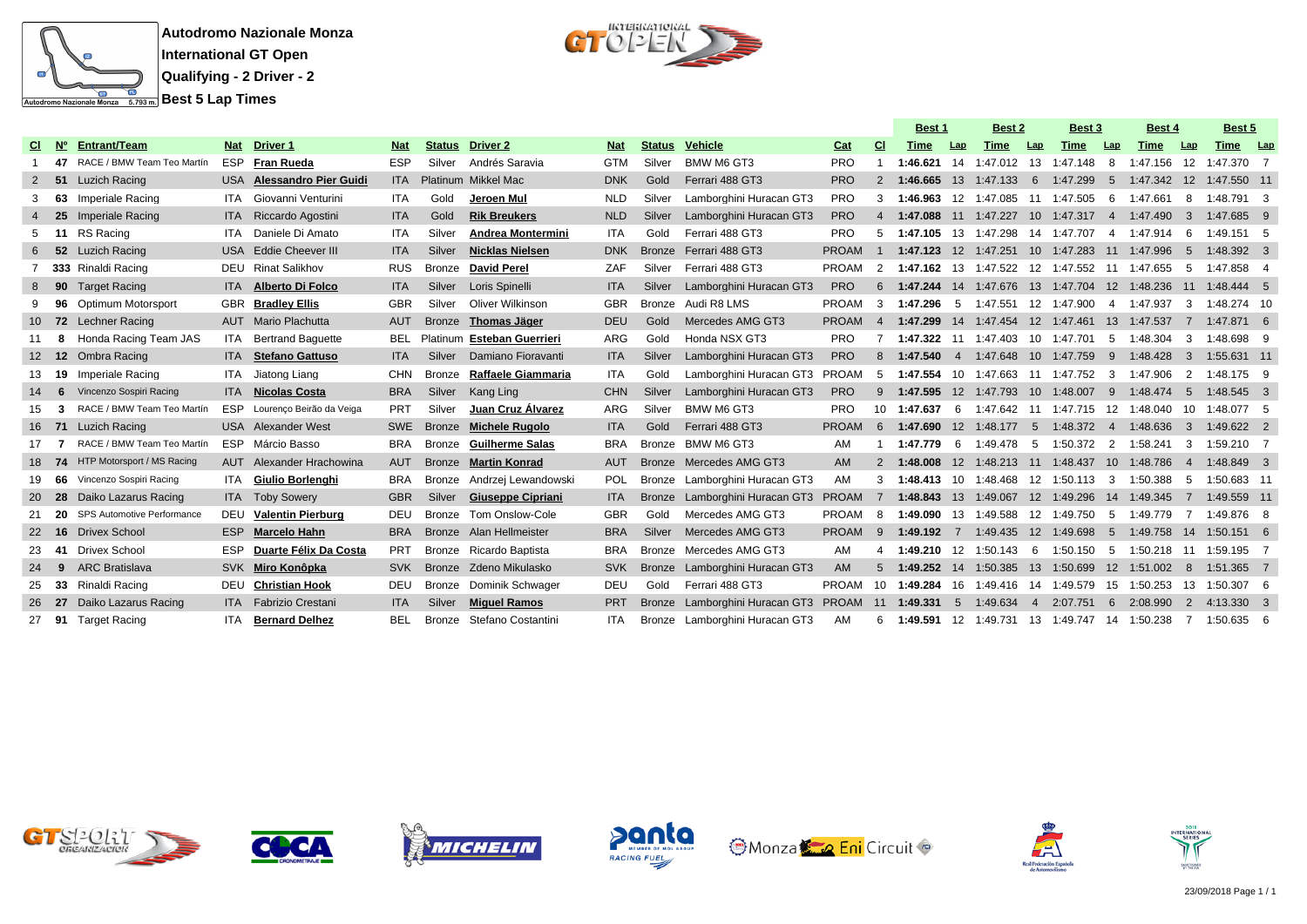

 $C1^{\text{interference}}$ 

|             |           |                                   |            |                               |            |               |                          |            |               |                               |              |                | Top 1 |                 | Top 2 |                | Top 3                      |                | Top 4 |                          | Top 5 |                   |            |
|-------------|-----------|-----------------------------------|------------|-------------------------------|------------|---------------|--------------------------|------------|---------------|-------------------------------|--------------|----------------|-------|-----------------|-------|----------------|----------------------------|----------------|-------|--------------------------|-------|-------------------|------------|
| CI.         | <b>N°</b> | <b>Entrant/Team</b>               | <b>Nat</b> | <b>Driver 1</b>               | <b>Nat</b> | <b>Status</b> | <b>Driver 2</b>          | <b>Nat</b> | <b>Status</b> | <b>Vehicle</b>                | Cat          | <b>CI</b>      | Km/h  | Lap             |       |                | Km/h Lap Km/h Lap Km/h Lap |                |       |                          | Km/h  | Lap               | <b>Avg</b> |
|             | 8         | Honda Racing Team JAS             | ITA        | <b>Bertrand Baquette</b>      |            | BEL Platinum  | <b>Esteban Guerrieri</b> | ARG        | Gold          | Honda NSX GT3                 | <b>PRO</b>   |                | 282.7 | 10              | 281.2 | -5             | 280.5                      | 11             | 279.0 | 9                        | 277.6 | 4                 | 280.2      |
|             | 66        | Vincenzo Sospiri Racing           |            | ITA Giulio Borlenghi          | <b>BRA</b> | <b>Bronze</b> | Andrzej Lewandowski      | <b>POL</b> | <b>Bronze</b> | Lamborghini Huracan GT3       | AM           |                | 280.5 | 10 <sup>1</sup> | 279.7 | 12             | 279.0                      | $\mathbf{3}$   | 279.0 | 5                        | 278.3 | 6                 | 279.3      |
| 3           | 12        | Ombra Racing                      | ITA.       | <b>Stefano Gattuso</b>        | ITA        | Silver        | Damiano Fioravanti       | ITA        | Silver        | Lamborghini Huracan GT3       | <b>PRO</b>   | 2              | 279.7 | -5              | 279.0 | 10             | 279.0                      | - 11           | 278.3 | 3                        | 277.6 | 4                 | 278.7      |
| $4^{\circ}$ | - 11      | <b>RS Racing</b>                  | <b>ITA</b> | Daniele Di Amato              | <b>ITA</b> | Silver        | <b>Andrea Montermini</b> | <b>ITA</b> | Gold          | Ferrari 488 GT3               | <b>PRO</b>   | 3              | 279.0 | 14              | 278.3 | 13             | 276.2                      | 12             | 275.5 | 3                        | 275.5 | $\overline{4}$    | 276.9      |
|             | -19       | Imperiale Racing                  | ITA.       | Jiatong Liang                 | <b>CHN</b> | Bronze        | Raffaele Giammaria       | <b>ITA</b> | Gold          | Lamborghini Huracan GT3 PROAM |              |                | 279.0 | 5               | 278.3 | 9              | 277.6                      | 10             | 277.6 | -11                      | 276.9 | $\mathbf 4$       | 277.9      |
| 6           | -90       | <b>Target Racing</b>              | <b>ITA</b> | <b>Alberto Di Folco</b>       | <b>ITA</b> | Silver        | Loris Spinelli           | <b>ITA</b> | Silver        | Lamborghini Huracan GT3       | <b>PRO</b>   | $\overline{A}$ | 279.0 | 14              | 278.3 | 12             | 278.3                      | 13             | 277.6 | 6                        | 276.2 | 3                 | 277.9      |
|             | 96        | Optimum Motorsport                |            | <b>GBR</b> Bradlev Ellis      | <b>GBR</b> | Silver        | Oliver Wilkinson         | <b>GBR</b> | Bronze        | Audi R8 LMS                   | PROAM        | 2              | 279.0 | 11              | 277.6 | 6              | 276.9                      | 12             | 276.2 | $\boldsymbol{\varDelta}$ | 276.2 | 5                 | 277.2      |
| 8           | -3        | RACE / BMW Team Teo Martín        |            | ESP Lourenço Beirão da Veiga  | <b>PRT</b> | Silver        | Juan Cruz Álvarez        | ARG        | Silver        | <b>BMW M6 GT3</b>             | <b>PRO</b>   | 5              | 278.3 | 6               | 278.3 | $\overline{7}$ | 278.3                      | 13             | 277.6 | $5^{\circ}$              | 276.9 | 12                | 277.9      |
| ٩           | -6        | Vincenzo Sospiri Racing           |            | ITA Nicolas Costa             | <b>BRA</b> | Silver        | Kang Ling                | <b>CHN</b> | Silver        | Lamborghini Huracan GT3       | <b>PRO</b>   | 6              | 278.3 | 5               | 278.3 | 6              | 278.3                      | 11             | 276.9 | 9                        | 276.9 | $12 \overline{ }$ | 277.7      |
|             | 10 25     | Imperiale Racing                  |            | ITA Riccardo Agostini         | <b>ITA</b> | Gold          | <b>Rik Breukers</b>      | <b>NLD</b> | Silver        | Lamborghini Huracan GT3       | <b>PRO</b>   | 7              | 278.3 | $5\overline{5}$ | 276.9 | 12             | 276.2                      | $\mathcal{A}$  | 276.2 | $\boldsymbol{\Lambda}$   | 276.2 | 11                | 276.7      |
|             | - 28      | Daiko Lazarus Racing              | ITA        | <b>Toby Sowery</b>            | <b>GBR</b> | Silver        | Giuseppe Cipriani        | <b>ITA</b> | Bronze        | Lamborghini Huracan GT3 PROAM |              | 3              | 278.3 | -11             | 276.9 | 5              | 276.9                      | 13             | 276.9 | 14                       | 276.2 | 12                | 277.0      |
| 12          |           | RACE / BMW Team Teo Martín        | ESP        | Márcio Basso                  | <b>BRA</b> | <b>Bronze</b> | <b>Guilherme Salas</b>   | <b>BRA</b> | <b>Bronze</b> | BMW M6 GT3                    | AM           | 2              | 277.6 | $\overline{7}$  | 276.9 | 6              | 274.8                      | 5              | 274.1 | $\overline{2}$           | 269.3 | 3                 | 274.5      |
| 13.         | 9         | <b>ARC Bratislava</b>             |            | SVK Miro Konôpka              | <b>SVK</b> |               | Bronze Zdeno Mikulasko   | <b>SVK</b> | Bronze        | Lamborghini Huracan GT3       | AM           | 3              | 277.6 | 14              | 276.9 | 7              | 276.9                      | -8             | 275.5 | 13                       | 274.8 | 4                 | 276.3      |
|             | - 47      | RACE / BMW Team Teo Martín        | <b>ESP</b> | <b>Fran Rueda</b>             | <b>ESP</b> | Silver        | Andrés Saravia           | <b>GTM</b> | Silver        | BMW M6 GT3                    | <b>PRO</b>   | 8              | 277.6 | 14              | 276.9 | $\overline{7}$ | 276.9                      | 12             | 276.9 | 13                       | 276.2 | 3                 | 276.9      |
|             | 15 51     | Luzich Racing                     |            | USA Alessandro Pier Guidi     | ITA        |               | Platinum Mikkel Mac      | <b>DNK</b> | Gold          | Ferrari 488 GT3               | <b>PRO</b>   | 9              | 277.6 |                 | 277.6 | 14             | 276.9                      | -5             | 276.9 | 6                        | 276.9 | 13                | 277.2      |
|             | 16 63     | Imperiale Racing                  |            | <b>ITA</b> Giovanni Venturini | <b>ITA</b> | Gold          | Jeroen Mul               | <b>NLD</b> | Silver        | Lamborghini Huracan GT3       | <b>PRO</b>   | 10             | 277.6 | 12              | 277.6 | 13             | 276.2                      | 6              | 276.2 | $\overline{7}$           | 276.2 | 11                | 276.7      |
|             |           | 17 333 Rinaldi Racing             |            | <b>DEU</b> Rinat Salikhov     | <b>RUS</b> | Bronze        | <b>David Perel</b>       | ZAF        | Silver        | Ferrari 488 GT3               | <b>PROAM</b> | $\overline{4}$ | 277.6 | 9               | 277.6 | 13             | 276.9                      | 12             | 276.2 | 6                        | 276.2 | -11               | 276.9      |
|             | 33        | Rinaldi Racing                    |            | <b>DEU</b> Christian Hook     | <b>DEU</b> | <b>Bronze</b> | Dominik Schwager         | <b>DEU</b> | Gold          | Ferrari 488 GT3               | <b>PROAM</b> | - 5            | 276.9 | 16              | 276.2 | 3              | 276.2                      | 6              | 275.5 | $\overline{7}$           | 275.5 | 15                | 276.0      |
|             | 19 71     | Luzich Racing                     |            | USA Alexander West            | <b>SWE</b> | Bronze        | Michele Rugolo           | <b>ITA</b> | Gold          | Ferrari 488 GT3               | PROAM        | -6             | 276.9 | 3               | 276.2 | -5             | 276.2                      | -6             | 276.2 | 12                       | 276.2 | 13                | 276.3      |
| <b>20</b>   | 91        | <b>Target Racing</b>              | <b>ITA</b> | <b>Bernard Delhez</b>         | <b>BEL</b> | <b>Bronze</b> | Stefano Costantini       | <b>ITA</b> | <b>Bronze</b> | Lamborghini Huracan GT3       | AM           | $\overline{4}$ | 276.9 | 12              | 276.2 | 13             | 276.2                      | 14             | 274.8 | 6                        | 274.1 |                   | 275.6      |
|             | - 74      | HTP Motorsport / MS Racing        | AUT        | Alexander Hrachowina          | <b>AUT</b> | <b>Bronze</b> | <b>Martin Konrad</b>     | <b>AUT</b> | Bronze        | Mercedes AMG GT3              | AM           | 5              | 275.5 | 6               | 274.1 | -5             | 274.1                      | 10             | 274.1 | 11                       | 274.1 | 12                | 274.3      |
|             | - 52      | <b>Luzich Racing</b>              |            | USA Eddie Cheever III         | <b>ITA</b> | Silver        | <b>Nicklas Nielsen</b>   | <b>DNK</b> |               | Bronze Ferrari 488 GT3        | <b>PROAM</b> | $\overline{7}$ | 274.8 | 11              | 274.8 | 12             | 274.1                      | $\overline{4}$ | 273.4 | 5                        | 273.4 | 6                 | 274.1      |
|             | -20       | <b>SPS Automotive Performance</b> |            | DEU Valentin Pierburg         | DEU        | <b>Bronze</b> | Tom Onslow-Cole          | <b>GBR</b> | Gold          | Mercedes AMG GT3              | PROAM        | - 8            | 274.1 | 13              | 272.0 | 14             | 272.0                      | 15             | 271.3 | 3                        | 271.3 | 5                 | 272.1      |
|             | 24 27     | Daiko Lazarus Racing              |            | <b>ITA</b> Fabrizio Crestani  | <b>ITA</b> | Silver        | <b>Miguel Ramos</b>      | <b>PRT</b> | <b>Bronze</b> | Lamborghini Huracan GT3       | <b>PROAM</b> | 9              | 274.1 | $\overline{4}$  | 272.7 | -5             | 272.0                      | 6              | 271.3 | 8                        | 234.7 | $\overline{2}$    | 265.0      |
| 25          | - 41      | <b>Drivex School</b>              | <b>ESP</b> | Duarte Félix Da Costa         | PRT        | <b>Bronze</b> | Ricardo Baptista         | <b>BRA</b> | Bronze        | Mercedes AMG GT3              | AM           | 6              | 274.1 | 12              | 272.7 | 13             | 272.0                      | -5             | 272.0 | -11                      | 272.0 | 14                | 272.5      |
|             | 26 72     | <b>Lechner Racing</b>             |            | <b>AUT</b> Mario Plachutta    | <b>AUT</b> |               | Bronze Thomas Jäger      | <b>DEU</b> | Gold          | Mercedes AMG GT3              | <b>PROAM</b> | $10^{-1}$      | 274.1 | 14              | 272.7 | $\mathcal{B}$  | 272.7                      | $5^{\circ}$    | 272.7 | 6                        | 272.7 | 13                | 273.0      |
|             | - 16      | <b>Drivex School</b>              | <b>ESP</b> | Marcelo Hahn                  | <b>BRA</b> | Bronze        | Alan Hellmeister         | <b>BRA</b> | Silver        | Mercedes AMG GT3              | PROAM        | - 11           | 272.7 | 7               | 272.7 | 13             | 272.7                      | 15             | 272.0 | 12                       | 272.0 | 14                | 272.4      |













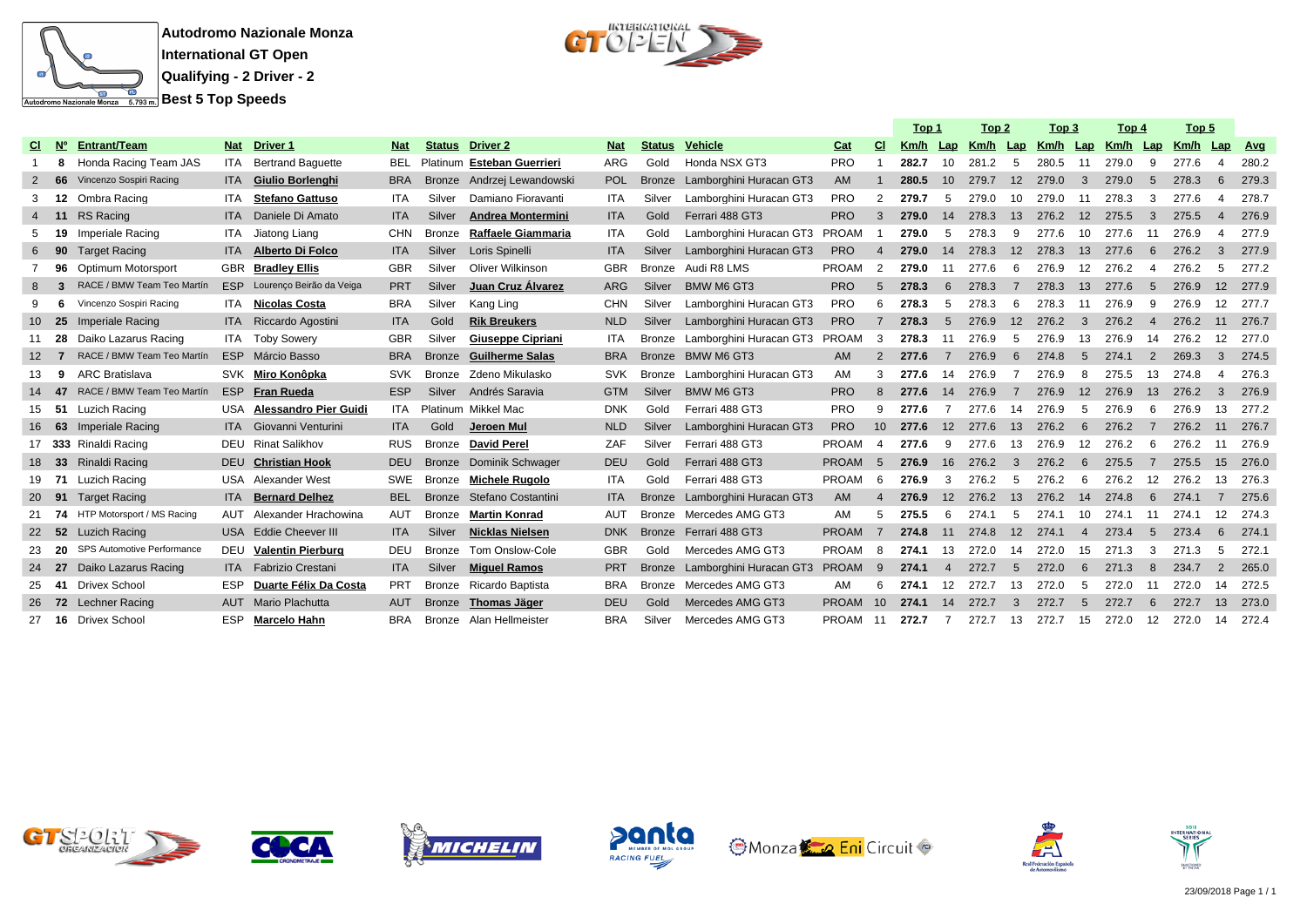



| Lap              | Time of Day  | <b>Session Time</b> | N° | <b>Entrant/Team</b>        |            | Nat Driver 1                  | <b>Nat</b> |        | <b>Status</b> Driver 2   | <b>Nat</b> |        | <b>Status Vehicle</b>          | Cat          | Time                  | Km/h  |
|------------------|--------------|---------------------|----|----------------------------|------------|-------------------------------|------------|--------|--------------------------|------------|--------|--------------------------------|--------------|-----------------------|-------|
| 2                | 9:43:59.595  | 3:59.595            |    | 28 Daiko Lazarus Racing    |            | <b>ITA</b> Toby Sowery        | <b>GBR</b> | Silver | <b>Giuseppe Cipriani</b> | <b>ITA</b> |        | Bronze Lamborghini Huracan GT3 | <b>PROAM</b> | 1:53.346              | 183.9 |
|                  | 9:44:03.696  | 4:03.696            | 3  | RACE / BMW Team Teo Martín | ESP        | Lourenço Beirão da            | <b>PRT</b> | Silver | Juan Cruz Alvarez        | ARG        | Silver | BMW M6 GT3                     | <b>PRO</b>   | 1:49.172              | 191.0 |
| 2                | 9:45:03.704  | 5:03.704            |    | <b>90</b> Target Racing    | ITA.       | <b>Alberto Di Folco</b>       | <b>ITA</b> | Silver | Loris Spinelli           | <b>ITA</b> | Silver | Lamborghini Huracan GT3        | <b>PRO</b>   | 1:48.898              | 191.5 |
|                  | 9:45:36.909  | 5:36.909            | 25 | Imperiale Racing           | ITA.       | Riccardo Agostini             | ITA.       | Gold   | <b>Rik Breukers</b>      | <b>NLD</b> | Silver | Lamborghini Huracan GT3        | <b>PRO</b>   | 1:47.986              | 193.1 |
| $2^{\circ}$      | 9:46:29.353  | 6.29.353            |    | <b>19</b> Imperiale Racing |            | ITA Jiatong Liang             | <b>CHN</b> | Bronze | Raffaele Giammaria       | <b>ITA</b> | Gold   | Lamborghini Huracan GT3        |              | <b>PROAM 1:47.906</b> | 193.2 |
|                  | 9:47:24.399  | 7:24.399            | 25 | Imperiale Racing           |            | ITA Riccardo Agostini         | <b>ITA</b> | Gold   | <b>Rik Breukers</b>      | <b>NLD</b> | Silver | Lamborghini Huracan GT3        | <b>PRO</b>   | 1:47.490              | 194.0 |
| 4                | 9:49:11.716  | 9:11.716            |    | 25 Imperiale Racing        |            | ITA Riccardo Agostini         | ITA.       | Gold   | <b>Rik Breukers</b>      | NLD        | Silver | Lamborghini Huracan GT3        | <b>PRO</b>   | 1:47.317              | 194.3 |
| 5.               | 9:50:32.793  | 10:32.793           |    | 96 Optimum Motorsport      |            | <b>GBR Bradley Ellis</b>      | <b>GBR</b> | Silver | Oliver Wilkinson         | <b>GBR</b> |        | Bronze Audi R8 LMS             |              | PROAM 1:47.296        | 194.3 |
| 6                | 9:53:28.860  | 13:28.860           |    | 51 Luzich Racing           |            | USA Alessandro Pier Guidi     |            |        | ITA Platinum Mikkel Mac  | <b>DNK</b> | Gold   | Ferrari 488 GT3                | <b>PRO</b>   | 1:47.133              | 194.6 |
| 11               | 10:13:00.563 | 33:00.563           | 63 | Imperiale Racing           |            | <b>ITA</b> Giovanni Venturini | ITA.       | Gold   | Jeroen Mul               | NLD        | Silver | Lamborghini Huracan GT3        | <b>PRO</b>   | 1:47.085              | 194.7 |
| 13 <sup>13</sup> | 10:14:27.742 | 34:27.742           | 47 | RACE / BMW Team Teo Martín | <b>ESP</b> | Fran Rueda                    | <b>ESP</b> | Silver | Andrés Saravia           | <b>GTM</b> | Silver | BMW M6 GT3                     | <b>PRO</b>   | 1:47.012              | 194.8 |
| 12               | 10:14:47.526 | 34:47.526           | 63 | Imperiale Racing           |            | <b>ITA</b> Giovanni Venturini | ITA.       | Gold   | Jeroen Mul               | NLD.       | Silver | Lamborghini Huracan GT3        | <b>PRO</b>   | 1:46.963              | 194.9 |
| 14               | 10:16:14.363 | 36:14.363           | 47 | RACE / BMW Team Teo Martín |            | <b>ESP Fran Rueda</b>         | <b>ESP</b> | Silver | Andrés Saravia           | <b>GTM</b> | Silver | <b>BMW M6 GT3</b>              | <b>PRO</b>   | 1:46.621              | 195.5 |













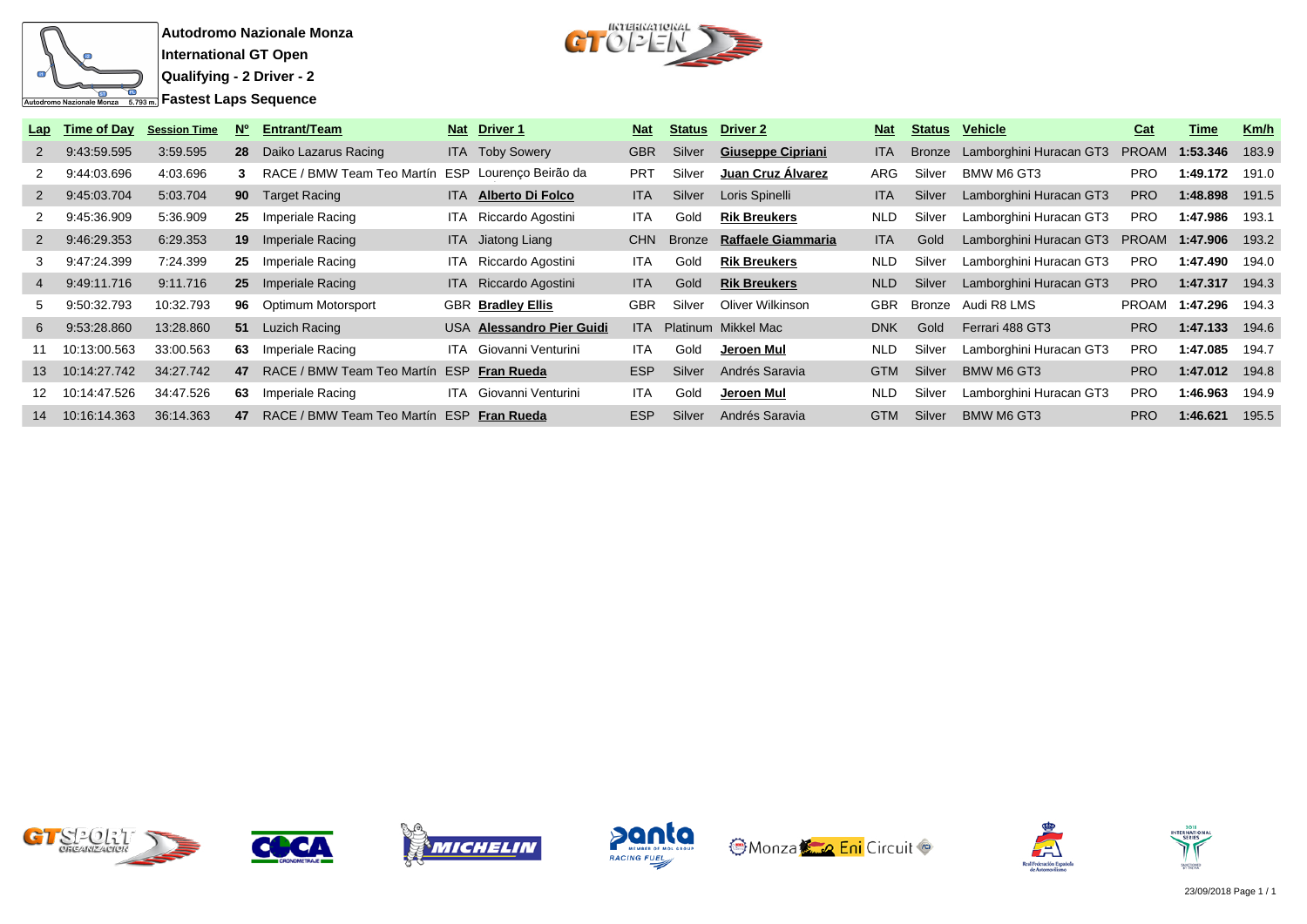



| <b>No</b> | <b>Entrant/Team</b>                                     | Nat Driver 1                     | Nat        | <b>Status</b> | <b>Driver 2</b>            | <b>Nat</b> | <b>Status</b> | <b>Vehicle</b>                                                | Cat        | Km/h Session                          |
|-----------|---------------------------------------------------------|----------------------------------|------------|---------------|----------------------------|------------|---------------|---------------------------------------------------------------|------------|---------------------------------------|
| 8         | Honda Racing Team JAS                                   | ITA Bertrand Baguette            | BEL        |               | Platinum Esteban Guerrieri | ARG        | Gold          | Honda NSX GT3                                                 | <b>PRO</b> | 282.7 Race - 1                        |
| 66        | Vincenzo Sospiri Racing                                 | ITA Giulio Borlenghi             | <b>BRA</b> |               | Bronze Andrzej Lewandowski | <b>POL</b> | <b>Bronze</b> | Lamborghini Huracan GT3                                       | <b>AM</b>  | 282.7 Race - 1                        |
| 47        | RACE / BMW Team Teo Martín ESP Fran Rueda               |                                  | <b>ESP</b> | Silver        | Andrés Saravia             | <b>GTM</b> | Silver        | BMW M6 GT3                                                    | <b>PRO</b> | 280.5 Qualifying - 1 Driver - 1       |
| 3         | RACE / BMW Team Teo Martín ESP Lourenço Beirão da Veiga |                                  | <b>PRT</b> | Silver        | Juan Cruz Álvarez          | <b>ARG</b> | Silver        | <b>BMW M6 GT3</b>                                             | <b>PRO</b> | 279.7 Qualifying - 1 Driver - 1       |
|           | 12 Ombra Racing                                         | ITA Stefano Gattuso              | ITA.       | Silver        | Damiano Fioravanti         | <b>ITA</b> | Silver        | Lamborghini Huracan GT3                                       | <b>PRO</b> | 279.7 Qualifying - 1 Driver - 1       |
|           | 51 Luzich Racing                                        | <b>USA</b> Alessandro Pier Guidi | ITA -      |               | Platinum Mikkel Mac        | <b>DNK</b> | Gold          | Ferrari 488 GT3                                               | <b>PRO</b> | 279.7 Race - 1                        |
| 90        | <b>Target Racing</b>                                    | <b>ITA</b> Alberto Di Folco      | <b>ITA</b> | Silver        | Loris Spinelli             | <b>ITA</b> | Silver        | Lamborghini Huracan GT3                                       | <b>PRO</b> | 279.0 Free Practice - 1               |
| 20        | <b>SPS Automotive Performance</b>                       | DEU Valentin Pierburg            | <b>DEU</b> | <b>Bronze</b> | <b>Tom Onslow-Cole</b>     | <b>GBR</b> | Gold          | Mercedes AMG GT3                                              |            | PROAM 279.0 Free Practice - 1         |
| 96        | Optimum Motorsport                                      | <b>GBR</b> Bradley Ellis         | <b>GBR</b> | Silver        | <b>Oliver Wilkinson</b>    | <b>GBR</b> | Bronze        | Audi R8 LMS                                                   |            | PROAM 279.0 Qualifying - 1 Driver - 1 |
|           | 52 Luzich Racing                                        | USA Eddie Cheever III            | <b>ITA</b> | Silver        | Nicklas Nielsen            |            |               | DNK Bronze Ferrari 488 GT3                                    |            | PROAM 279.0 Race - 1                  |
|           | ARC Bratislava                                          | SVK Miro Konôpka                 | <b>SVK</b> |               | Bronze Zdeno Mikulasko     | SVK        |               | Bronze Lamborghini Huracan GT3                                | AM         | 279.0 Race - 1                        |
|           | <b>19</b> Imperiale Racing                              | ITA Jiatong Liang                | <b>CHN</b> |               | Bronze Raffaele Giammaria  | <b>ITA</b> | Gold          | Lamborghini Huracan GT3 PROAM 279.0 Qualifying - 2 Driver - 2 |            |                                       |
|           | 11 RS Racing                                            | ITA Daniele Di Amato             | ITA        | Silver        | Andrea Montermini          | <b>ITA</b> | Gold          | Ferrari 488 GT3                                               | PRO.       | 279.0 Qualifying - 2 Driver - 2       |
|           | 25 Imperiale Racing                                     | ITA Riccardo Agostini            | <b>ITA</b> | Gold          | <b>Rik Breukers</b>        | <b>NLD</b> | Silver        | Lamborghini Huracan GT3                                       | <b>PRO</b> | 278.3 Free Practice - 1               |
|           | Vincenzo Sospiri Racing                                 | ITA Nicolas Costa                | <b>BRA</b> | Silver        | Kang Ling                  | <b>CHN</b> | Silver        | Lamborghini Huracan GT3                                       | <b>PRO</b> | 278.3 Free Practice - 2               |
|           | 28 Daiko Lazarus Racing                                 | <b>ITA</b> Toby Sowery           | <b>GBR</b> | Silver        | Giuseppe Cipriani          | <b>ITA</b> | <b>Bronze</b> | Lamborghini Huracan GT3 PROAM 278.3 Qualifying - 1 Driver - 1 |            |                                       |
|           | 33 Rinaldi Racing                                       | DEU Christian Hook               | DEU        | Bronze        | Dominik Schwager           | <b>DEU</b> | Gold          | Ferrari 488 GT3                                               |            | PROAM 278.3 Race - 1                  |
|           | RACE / BMW Team Teo Martín ESP Márcio Basso             |                                  | <b>BRA</b> | <b>Bronze</b> | <b>Guilherme Salas</b>     | <b>BRA</b> | <b>Bronze</b> | <b>BMW M6 GT3</b>                                             | <b>AM</b>  | 278.3 Race - 1                        |
|           | 27 Daiko Lazarus Racing                                 | <b>ITA</b> Fabrizio Crestani     | <b>ITA</b> | Silver        | <b>Miguel Ramos</b>        | <b>PRT</b> | Bronze        | Lamborghini Huracan GT3 PROAM 278.3 Race - 1                  |            |                                       |
|           | 74 HTP Motorsport / MS Racing                           | AUT Alexander Hrachowina         | AUT        | <b>Bronze</b> | <b>Martin Konrad</b>       | AUT        |               | Bronze Mercedes AMG GT3                                       | AM.        | 278.3 Race - 1                        |
|           | 63 Imperiale Racing                                     | <b>ITA</b> Giovanni Venturini    | <b>ITA</b> | Gold          | Jeroen Mul                 | <b>NLD</b> | Silver        | Lamborghini Huracan GT3                                       | <b>PRO</b> | 277.6 Free Practice - 1               |
|           | 333 Rinaldi Racing                                      | <b>DEU</b> Rinat Salikhov        | <b>RUS</b> |               | Bronze David Perel         | <b>ZAF</b> | Silver        | Ferrari 488 GT3                                               |            | PROAM 277.6 Qualifying - 2 Driver - 2 |
|           | 71 Luzich Racing                                        | <b>USA</b> Alexander West        | SWE        |               | Bronze Michele Rugolo      | <b>ITA</b> | Gold          | Ferrari 488 GT3                                               |            | PROAM 276.9 Qualifying - 2 Driver - 2 |
|           | 91 Target Racing                                        | <b>ITA</b> Bernard Delhez        | <b>BEL</b> |               | Bronze Stefano Costantini  | <b>ITA</b> | <b>Bronze</b> | Lamborghini Huracan GT3                                       | AM         | 276.9 Qualifying - 2 Driver - 2       |
|           | 41 Drivex School                                        | ESP Duarte Félix Da Costa        | <b>PRT</b> |               | Bronze Ricardo Baptista    | <b>BRA</b> | Bronze        | Mercedes AMG GT3                                              | AM         | 276.2 Race - 1                        |
|           | 72 Lechner Racing                                       | <b>AUT</b> Mario Plachutta       | <b>AUT</b> |               | Bronze Thomas Jäger        | <b>DEU</b> | Gold          | Mercedes AMG GT3                                              |            | PROAM 275.5 Free Practice - 2         |
|           | 16 Drivex School                                        | ESP Marcelo Hahn                 | <b>BRA</b> |               | Bronze Alan Hellmeister    | BRA        | Silver        | Mercedes AMG GT3                                              |            | PROAM 274.8 Qualifying - 1 Driver - 1 |













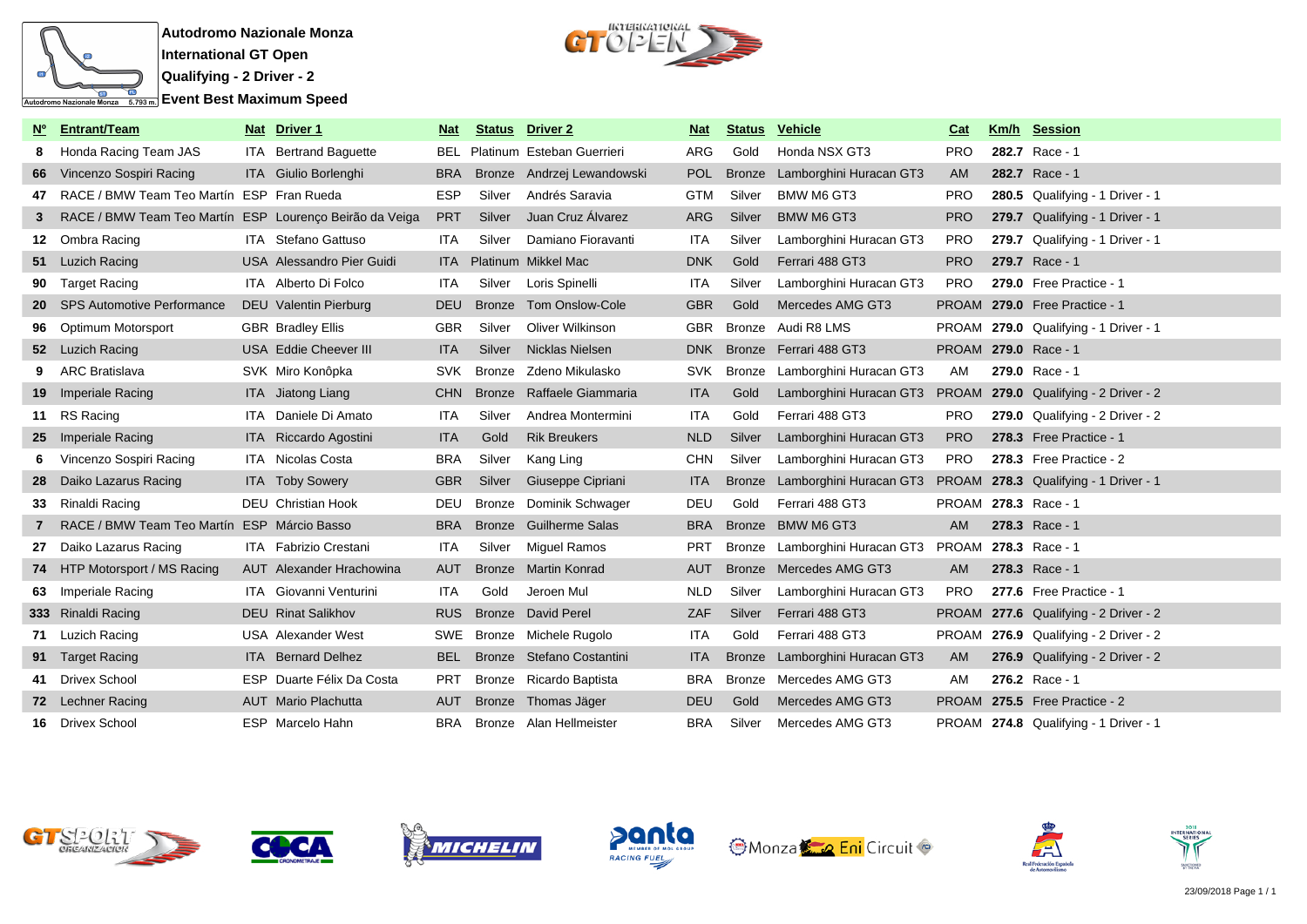## **Autodromo Nazionale Monza International GT Open Qualifying - 2 Driver - 2 Pit Stop Analysis**

œ

Autodromo Nazionale Monza



| 3          |                            | Lourenço Beirão da Veiga                                 |                                          | PRO                  |                                       | RACE / BMW Team Teo Martín |                       | 20           |                              | Valentin Pierburg                                           |                                   | <b>PROAM</b>            |                                       | SPS Automotive Performance |                  |
|------------|----------------------------|----------------------------------------------------------|------------------------------------------|----------------------|---------------------------------------|----------------------------|-----------------------|--------------|------------------------------|-------------------------------------------------------------|-----------------------------------|-------------------------|---------------------------------------|----------------------------|------------------|
|            | Juan Cruz Álvarez          |                                                          | BMW M6 GT3                               |                      |                                       | Tom Onslow-Cole            |                       |              | Mercedes AMG GT3             |                                                             |                                   |                         |                                       |                            |                  |
| <u>Nr.</u> | In Day Time                | In Time                                                  | <b>Out Time</b>                          |                      | Pit Time T. Pit Time Handicap Penalty |                            |                       | <u>Nr.</u>   | In Day Time                  | In Time                                                     | <b>Out Time</b>                   |                         | Pit Time T. Pit Time Handicap Penalty |                            |                  |
|            |                            | 9:45:54.762                                              | 9:47:11.933 1:17.171                     |                      |                                       |                            |                       | 1            |                              |                                                             | 9:47:08.425                       | 1:05.227                |                                       |                            |                  |
|            | 9:45:54.762<br>9:54:34.378 |                                                          | 9:54:34.378 10:00:55.504                 | 6:21.126             | 1:17.171<br>7:38.297                  |                            |                       |              | 9:46:03.198<br>9:58:14.895   | 9:46:03.198<br>9:58:14.895                                  | 9:59:54.019                       | 1:39.124                | 1:05.227<br>2:44.351                  |                            |                  |
|            |                            | 3 10:03:35.957 10:03:35.957 10:08:49.798                 |                                          |                      | 5:13.841 12:52.138                    |                            |                       |              |                              | 3 10:02:02.183 10:02:02.183 10:08:13.576                    |                                   | 6:11.393                | 8:55.744                              |                            |                  |
|            |                            | Nicolas Costa                                            |                                          | PRO                  |                                       | Vincenzo Sospiri Racing    |                       |              |                              | Riccardo Agostini                                           |                                   | <b>PRO</b>              |                                       |                            | Imperiale Racing |
| 6          |                            |                                                          |                                          |                      |                                       |                            |                       | 25           |                              |                                                             |                                   |                         |                                       |                            |                  |
|            |                            | Kang Ling                                                |                                          |                      |                                       | Lamborghini Huracan GT3    |                       |              |                              | <b>Rik Breukers</b>                                         |                                   |                         |                                       | Lamborghini Huracan GT3    |                  |
| <u>Nr.</u> | In Day Time                | In Time                                                  | <b>Out Time</b>                          |                      | Pit Time T. Pit Time Handicap Penalty |                            |                       | <u>Nr.</u>   | In Day Time                  | In Time                                                     | <b>Out Time</b>                   |                         | Pit Time T. Pit Time Handicap Penalty |                            |                  |
| 1          | 9:55:17.764                |                                                          | 9:55:17.764 10:00:24.094                 | 5:06.330             | 5:06.330                              |                            |                       | 1            | 9:51:02.069                  | 9:51:02.069                                                 | 9:58:57.190 7:55.121              |                         | 7:55.121                              |                            |                  |
|            |                            |                                                          | 2 10:02:39.047 10:02:39.047 10:08:31.272 | 5:52.225             | 10:58.555                             |                            |                       |              |                              | 2 10:03:02.749 10:03:02.749 10:08:37.377                    |                                   |                         | 5:34.628 13:29.749                    |                            |                  |
|            |                            | Márcio Basso                                             |                                          | AM                   |                                       | RACE / BMW Team Teo Martín |                       | 27           |                              | Fabrizio Crestani                                           |                                   | PROAM                   |                                       | Daiko Lazarus Racing       |                  |
|            |                            | Guilherme Salas                                          |                                          |                      |                                       |                            | BMW M6 GT3            |              |                              | <b>Miguel Ramos</b>                                         |                                   | Lamborghini Huracan GT3 |                                       |                            |                  |
| <u>Nr.</u> | In Day Time                | In Time                                                  | <b>Out Time</b>                          |                      | Pit Time T. Pit Time Handicap Penalty |                            |                       | <u>Nr.</u>   | In Day Time                  | In Time                                                     | <b>Out Time</b>                   |                         | Pit Time T. Pit Time Handicap Penalty |                            |                  |
| 1          | 9:46:04.834                | 9:46:04.834                                              | 9:47:58.649                              | 1:53.815             | 1:53.815                              |                            |                       | 1            | 9:44:31.051                  | 9:44:31.051                                                 | 9:46:54.449 2:23.398              |                         | 2:23.398                              |                            |                  |
| 2          | 9:55:28.724                |                                                          | 9:55:28.724 10:00:13.073                 | 4:44.349             | 6:38.164                              |                            |                       | 2            | 9:54:30.905                  | 9:54:30.905                                                 | 9:58:18.498                       | 3:47.593                | 6:10.991                              |                            |                  |
| 8          |                            | <b>Bertrand Baguette</b>                                 |                                          | <b>PRO</b>           |                                       | Honda Racing Team JAS      |                       |              |                              | 3 10:02:14.105 10:02:14.105 10:08:12.814 5:58.709 12:09.700 |                                   |                         |                                       |                            |                  |
|            |                            |                                                          |                                          |                      |                                       |                            |                       | 28           |                              | <b>Toby Sowery</b>                                          |                                   | PROAM                   |                                       | Daiko Lazarus Racing       |                  |
|            |                            | Esteban Guerrieri                                        |                                          |                      |                                       |                            | Honda NSX GT3         |              |                              | Giuseppe Cipriani                                           |                                   |                         |                                       | Lamborghini Huracan GT3    |                  |
| <u>Nr.</u> | In Day Time                | In Time                                                  | <b>Out Time</b>                          | <b>Pit Time</b>      | T. Pit Time Handicap Penalty          |                            |                       |              |                              |                                                             |                                   |                         |                                       |                            |                  |
| 1          | 9:51:59.528                |                                                          | 9:51:59.528 10:01:27.972                 | 9:28.444             | 9:28.444                              |                            |                       | Nr.          | In Day Time                  | In Time                                                     | <b>Out Time</b>                   | <b>Pit Time</b>         | T. Pit Time Handicap                  |                            | Penalty          |
|            |                            | 2 10:04:42.376 10:04:42.376 10:08:17.542<br>Miro Konôpka |                                          | AM                   | 3:35.166 13:03.610                    |                            | <b>ARC Bratislava</b> | 1            | 9:46:01.355                  | 9:46:01.355                                                 | 9:48:40.197 2:38.842              |                         | 2:38.842                              |                            |                  |
| 9          |                            |                                                          |                                          |                      |                                       |                            |                       | 2            | 9:57:59.493                  | 3 10:02:45.302 10:02:45.302 10:08:06.955 5:21.653 10:35.211 | 9:57:59.493 10:00:34.209 2:34.716 |                         | 5:13.558                              |                            |                  |
|            |                            | Zdeno Mikulasko                                          |                                          |                      |                                       | Lamborghini Huracan GT3    |                       |              |                              | Christian Hook                                              |                                   | PROAM                   |                                       |                            | Rinaldi Racing   |
| <u>Nr.</u> | In Day Time                | In Time                                                  | <b>Out Time</b>                          |                      | Pit Time T. Pit Time Handicap Penalty |                            |                       | 33           |                              |                                                             |                                   |                         |                                       |                            |                  |
|            | 9:57:29.454                |                                                          |                                          |                      |                                       |                            |                       |              |                              | Dominik Schwager                                            |                                   |                         |                                       |                            | Ferrari 488 GT3  |
| 1          |                            |                                                          | 9:57:29.454 10:00:14.804                 | 2:45.350             | 2:45.350                              |                            |                       |              |                              |                                                             |                                   |                         |                                       |                            |                  |
|            |                            | 2 10:02:25.814 10:02:25.814 10:08:22.740                 |                                          | 5:56.926             | 8:42.276                              |                            |                       | Nr.          | In Day Time                  | In Time                                                     | <b>Out Time</b>                   |                         | Pit Time T. Pit Time Handicap         |                            | Penalty          |
| 11         |                            | Daniele Di Amato                                         |                                          | <b>PRO</b>           |                                       |                            | RS Racing             | 1            | 9:55:33.881                  | 9:55:33.881                                                 | 9:57:46.883                       | 2:13.002                | 2:13.002                              |                            |                  |
|            |                            | Andrea Montermini                                        |                                          |                      |                                       |                            | Ferrari 488 GT3       |              |                              | 2 10:04:45.805 10:04:45.805 10:08:35.942                    |                                   | 3:50.137                | 6:03.139                              |                            |                  |
|            |                            |                                                          |                                          |                      |                                       |                            |                       | 41           |                              | Duarte Félix Da Costa                                       |                                   | AM                      |                                       |                            | Drivex School    |
| <u>Nr.</u> | In Day Time                | In Time                                                  | <b>Out Time</b>                          |                      | Pit Time T. Pit Time Handicap Penalty |                            |                       |              |                              | Ricardo Baptista                                            |                                   |                         |                                       | Mercedes AMG GT3           |                  |
|            | 9:56:29.680                | 2 10:03:00.553 10:03:00.553 10:08:04.998                 | 9:56:29.680 10:00:44.915                 | 4:15.235<br>5:04.445 | 4:15.235<br>9:19.680                  |                            |                       | Nr.          | In Day Time                  | In Time                                                     | <b>Out Time</b>                   |                         | Pit Time T. Pit Time Handicap Penalty |                            |                  |
|            |                            | Stefano Gattuso                                          |                                          | <b>PRO</b>           |                                       |                            | Ombra Racing          | $\mathbf{1}$ |                              | 9:47:25.561  9:47:25.561  9:49:06.757  1:41.196             |                                   |                         | 1:41.196                              |                            |                  |
| 12         |                            |                                                          |                                          |                      |                                       |                            |                       |              |                              | 9:56:42.463 9:56:42.463                                     | 9:59:17.627 2:35.164              |                         | 4:16.360                              |                            |                  |
|            |                            | Damiano Fioravanti                                       |                                          |                      |                                       | Lamborghini Huracan GT3    |                       |              |                              | 3 10:03:49.194 10:03:49.194 10:08:11.128 4:21.934           |                                   |                         | 8:38.294                              |                            |                  |
| <u>Nr.</u> | In Day Time                | In Time                                                  | <b>Out Time</b>                          |                      | Pit Time T. Pit Time Handicap Penalty |                            |                       | 47           |                              | Fran Rueda                                                  |                                   | <b>PRO</b>              |                                       | RACE / BMW Team Teo Martín |                  |
|            | 9:42:35.869                | 9:42:35.869                                              | 9:43:35.099                              | 59.230               | 59.230                                |                            |                       |              |                              | Andrés Saravia                                              |                                   |                         |                                       |                            | BMW M6 GT3       |
|            | 9:53:05.211                |                                                          | 9:53:05.211 10:00:57.579                 | 7:52.368             | 8:51.598                              |                            |                       | <u>Nr.</u>   | In Day Time                  |                                                             |                                   |                         |                                       |                            |                  |
|            |                            | 3 10:03:41.204 10:03:41.204 10:08:15.491                 |                                          |                      | 4:34.287 13:25.885                    |                            |                       |              |                              | In Time                                                     | <b>Out Time</b>                   |                         | Pit Time T. Pit Time Handicap Penalty |                            |                  |
| 16         |                            | Marcelo Hahn                                             |                                          | <b>PROAM</b>         |                                       |                            | Drivex School         | 1            | 9:47:45.876<br>2 9:59:24.861 | 9:47:45.876                                                 | 9:50:16.751 2:30.875              |                         | 2:30.875                              |                            |                  |
|            |                            | Alan Hellmeister                                         |                                          |                      |                                       | Mercedes AMG GT3           |                       |              |                              | 3 10:03:43.067 10:03:43.067 10:09:01.147 5:18.080           | 9:59:24.861 10:00:59.873 1:35.012 |                         | 4:05.887<br>9:23.967                  |                            |                  |
| <u>Nr.</u> | In Day Time                | In Time                                                  | <b>Out Time</b>                          |                      | Pit Time T. Pit Time Handicap Penalty |                            |                       |              |                              | Alessandro Pier Guidi                                       |                                   | <b>PRO</b>              |                                       |                            | Luzich Racing    |
|            | 9:46:40.193                | 9:46:40.193                                              | 9:47:55.111                              | 1:14.918             | 1:14.918                              |                            |                       | 51           |                              |                                                             |                                   |                         |                                       |                            |                  |
|            | 2 9:57:06.248              | 9:57:06.248                                              | 9:59:51.183                              | 2:44.935             | 3:59.853                              |                            |                       |              |                              | Mikkel Mac                                                  |                                   |                         |                                       |                            | Ferrari 488 GT3  |
|            |                            |                                                          | 3 10:04:47.265 10:04:47.265 10:08:33.874 | 3:46.609             | 7:46.462                              |                            |                       | Nr.          | In Day Time                  | In Time                                                     | <b>Out Time</b>                   |                         | Pit Time T. Pit Time Handicap Penalty |                            |                  |
| 19         |                            | Jiatong Liang                                            |                                          | <b>PROAM</b>         |                                       |                            | Imperiale Racing      | 1            | 9:46:05.857                  | 9:46:05.857                                                 | 9:48:02.412 1:56.555              |                         | 1:56.555                              |                            |                  |
|            |                            | Raffaele Giammaria                                       |                                          |                      |                                       | Lamborghini Huracan GT3    |                       |              |                              | 2 9:57:08.073 9:57:08.073 10:01:25.444 4:17.371             |                                   |                         | 6:13.926                              |                            |                  |
| Nr.        | In Day Time                | In Time                                                  | <b>Out Time</b>                          |                      | Pit Time T. Pit Time Handicap Penalty |                            |                       |              |                              | 3 10:04:40.418 10:04:40.418 10:09:16.271 4:35.853 10:49.779 |                                   |                         |                                       |                            |                  |
|            | 9:52:00.853                | 9:52:00.853                                              | 9:59:30.464                              | 7:29.611             | 7:29.611                              |                            |                       |              |                              |                                                             |                                   |                         |                                       |                            |                  |









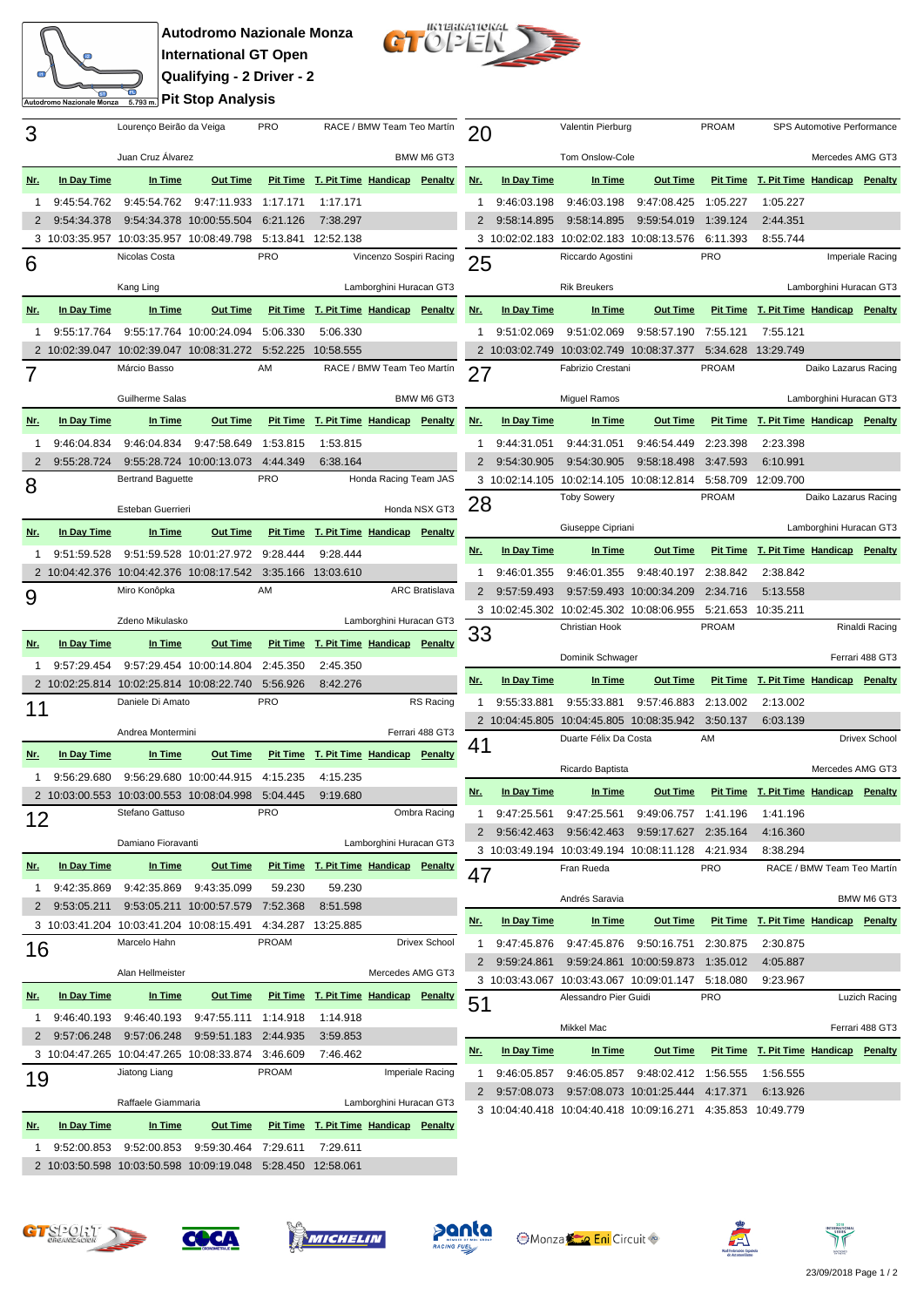## **Autodromo Nazionale Monza International GT Open Qualifying - 2 Driver - 2 <u><b>Pit Stop Analysis**</u>

œ

Autodromo Nazionale Monza



| 52             |                    | Eddie Cheever III                                           |                          | <b>PROAM</b>    |                              | Luzich Racing           |                      |  |
|----------------|--------------------|-------------------------------------------------------------|--------------------------|-----------------|------------------------------|-------------------------|----------------------|--|
|                |                    | Nicklas Nielsen                                             |                          |                 |                              |                         | Ferrari 488 GT3      |  |
| <u>Nr.</u>     | In Day Time        | In Time                                                     | <b>Out Time</b>          | <b>Pit Time</b> | T. Pit Time Handicap         |                         | Penalty              |  |
| 1              | 9:55:13.319        | 9:55:13.319                                                 | 9:58:09.949              | 2:56.630        | 2:56.630                     |                         |                      |  |
| $\overline{2}$ | 10:02:01.199       | 10:02:01.199                                                | 10:09:08.742             | 7:07.543        | 10:04.173                    |                         |                      |  |
| 63             |                    | Giovanni Venturini                                          |                          | <b>PRO</b>      |                              |                         | Imperiale Racing     |  |
|                |                    | Jeroen Mul                                                  |                          |                 | Lamborghini Huracan GT3      |                         |                      |  |
| <u>Nr.</u>     | In Day Time        | In Time                                                     | <b>Out Time</b>          | <b>Pit Time</b> | <b>T. Pit Time Handicap</b>  |                         | <b>Penalty</b>       |  |
| 1              | 9:48:38.333        | 9:48:38.333                                                 | 9:51:21.489              | 2:43.156        | 2:43.156                     |                         |                      |  |
| $\overline{2}$ | 10:00:27.550       | 10:00:27.550                                                | 10:09:21.264             | 8:53.714        | 11:36.870                    |                         |                      |  |
| 66             |                    | Giulio Borlenghi                                            |                          | AM              |                              | Vincenzo Sospiri Racing |                      |  |
|                |                    | Andrzej Lewandowski                                         |                          |                 | Lamborghini Huracan GT3      |                         |                      |  |
| <u>Nr.</u>     | <b>In Day Time</b> | In Time                                                     | Out Time                 | <b>Pit Time</b> | T. Pit Time Handicap         |                         | <b>Penalty</b>       |  |
| 1              | 9:52:50.755        | 9:52:50.755                                                 | 10:00:27.287             | 7:36.532        | 7:36.532                     |                         |                      |  |
| 2              | 10:02:41.160       | 10:02:41.160                                                | 10:08:08.048             | 5:26.888        | 13:03.420                    |                         |                      |  |
| 71             |                    | Alexander West                                              |                          | <b>PROAM</b>    |                              |                         | Luzich Racing        |  |
|                |                    | Michele Rugolo                                              |                          |                 |                              |                         | Ferrari 488 GT3      |  |
| <u>Nr.</u>     | In Day Time        | In Time                                                     | <b>Out Time</b>          | <b>Pit Time</b> | T. Pit Time Handicap Penalty |                         |                      |  |
| 1              | 9:52:46.631        | 9:52:46.631                                                 | 9:59:13.359              | 6:26.728        | 6:26.728                     |                         |                      |  |
| 2              | 10:03:45.688       | 10:03:45.688                                                | 10:08:47.002             | 5:01.314        | 11:28.042                    |                         |                      |  |
| 72             |                    | Mario Plachutta                                             |                          | PROAM           |                              |                         | Lechner Racing       |  |
|                |                    |                                                             |                          |                 |                              |                         |                      |  |
|                |                    | Thomas Jäger                                                |                          |                 |                              | Mercedes AMG GT3        |                      |  |
| <u>Nr.</u>     | In Day Time        | In Time                                                     | <b>Out Time</b>          | <b>Pit Time</b> | T. Pit Time Handicap Penalty |                         |                      |  |
| 1              | 9:56:15.854        |                                                             | 9:56:15.854 10:00:06.246 | 3:50.392        | 3:50.392                     |                         |                      |  |
| $\overline{2}$ | 10:02:09.049       | 10:02:09.049<br>Alexander Hrachowina                        | 10:08:03.682             | 5:54.633<br>AM  | 9:45.025                     |                         |                      |  |
| 74             |                    |                                                             |                          |                 | HTP Motorsport / MS Racing   |                         |                      |  |
|                |                    | Martin Konrad                                               |                          |                 |                              | Mercedes AMG GT3        |                      |  |
| <u>Nr.</u>     | In Day Time        | In Time                                                     | <b>Out Time</b>          | <b>Pit Time</b> | T. Pit Time Handicap         |                         | <b>Penalty</b>       |  |
| 1              | 9:52:32.987        | 9:52:32.987                                                 | 10:00:20.707             | 7:47.720        | 7:47.720                     |                         |                      |  |
| $\overline{2}$ | 10:02:24.148       | 10:02:24.148                                                | 10:05:55.139             | 3:30.991        | 11:18.711                    |                         |                      |  |
| 90             |                    | Alberto Di Folco                                            |                          | <b>PRO</b>      |                              |                         | <b>Target Racing</b> |  |
|                |                    | Loris Spinelli                                              |                          |                 |                              | Lamborghini Huracan GT3 |                      |  |
| <u>Nr.</u>     | In Day Time        | <u>In Time</u>                                              | Out Time                 | <b>Pit Time</b> | T. Pit Time Handicap Penalty |                         |                      |  |
| 1              | 9:52:20.575        | 9:52:20.575                                                 | 9:58:07.362              | 5:46.787        | 5:46.787                     |                         |                      |  |
| 2              |                    | 10:04:50.929 10:04:50.929 10:08:56.848                      |                          | 4:05.919        | 9:52.706                     |                         |                      |  |
| 91             |                    | <b>Bernard Delhez</b>                                       |                          | AM              |                              |                         | <b>Target Racing</b> |  |
|                |                    | Stefano Costantini                                          |                          |                 |                              | Lamborghini Huracan GT3 |                      |  |
| <u>Nr.</u>     | In Day Time        | In Time                                                     | <b>Out Time</b>          | <u>Pit Time</u> | <b>T. Pit Time Handicap</b>  |                         | Penalty              |  |
| 1              | 9:57:53.002        | 9:57:53.002                                                 | 9:59:56.536              | 2:03.534        | 2:03.534                     |                         |                      |  |
| 2              |                    | 10:01:55.573 10:01:55.573 10:08:14.866                      |                          | 6:19.293        | 8:22.827                     |                         |                      |  |
| 96             |                    | <b>Bradley Ellis</b>                                        |                          | <b>PROAM</b>    |                              | Optimum Motorsport      |                      |  |
|                |                    |                                                             |                          |                 | Audi R8 LMS                  |                         |                      |  |
| <u>Nr.</u>     | In Day Time        | <u>In Time</u>                                              | Out Time                 | <u>Pit Time</u> | T. Pit Time Handicap         |                         | Penalty              |  |
| 1              | 9:52:29.334        | 9:52:29.334                                                 | 9:59:24.641              | 6:55.307        | 6:55.307                     |                         |                      |  |
|                |                    | 2 10:03:47.509 10:03:47.509 10:09:22.355 5:34.846 12:30.153 |                          |                 |                              |                         |                      |  |

| 333 |             | <b>Rinat Salikhov</b> |                                                   | <b>PROAM</b> |                               | Rinaldi Racing |                 |
|-----|-------------|-----------------------|---------------------------------------------------|--------------|-------------------------------|----------------|-----------------|
|     |             | David Perel           |                                                   |              |                               |                | Ferrari 488 GT3 |
| Nr. | In Day Time | In Time               | <b>Out Time</b>                                   |              | Pit Time T. Pit Time Handicap |                | Penalty         |
| 1   |             |                       | 9:53:10.218  9:53:10.218  9:57:45.313  4:35.095   |              | 4:35.095                      |                |                 |
|     |             |                       | 2 10:04:07.757 10:04:07.757 10:09:41.556 5:33.799 |              | 10:08.894                     |                |                 |